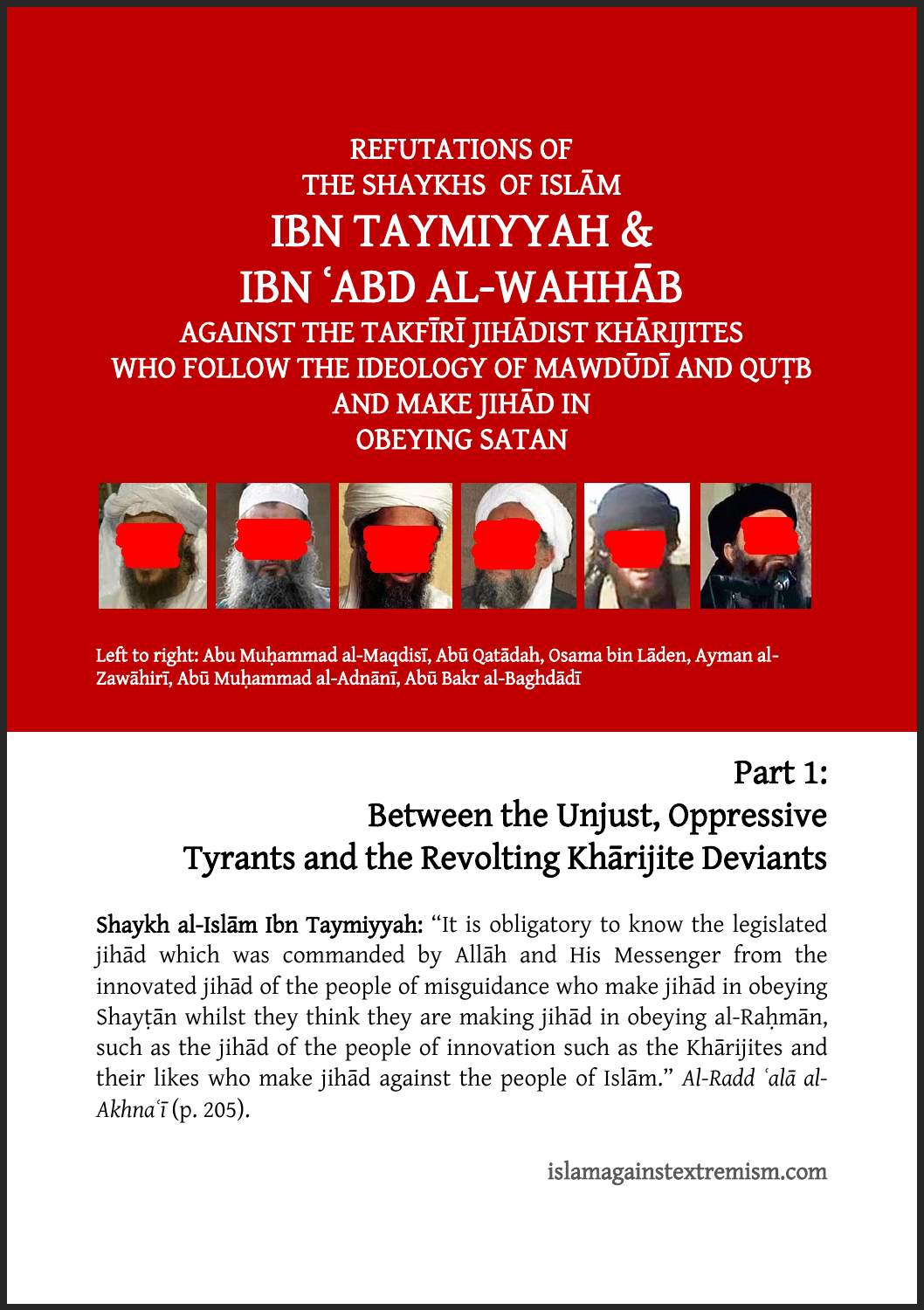1st Edition (1.91) Rabī al-ʿAwwal 1436H / December 2015CE.



© 2015 Abū Iyaaḍ Amjad bin Muḥammad Rafīq

This is a free electronic publication originally published on salafiebooks.com (www.salaf.com). If you did not download this ebook from salafiebooks.com it may not be original, genuine or safe and may have been modified without permission. To ensure authenticity and security download the original from salafiebooks.com and discard all other copies.

You may print this ebook for your personal use. Commercial use is prohibited. If you wish to spread this ebook you can publicize its unique URL at salafiebooks.com.

Salafī Publications 472 Coventry Road Small Heath Birmingham B10 0UG United Kingdom

t. 0121 773 0003 t. 0121 773 0033 f. 0121 773 4882

email: admin@spubs.com web: www.spubs.com

Learn more: takfiris.com | ikhwanis.com | sayyidqutb.com | shariah.ws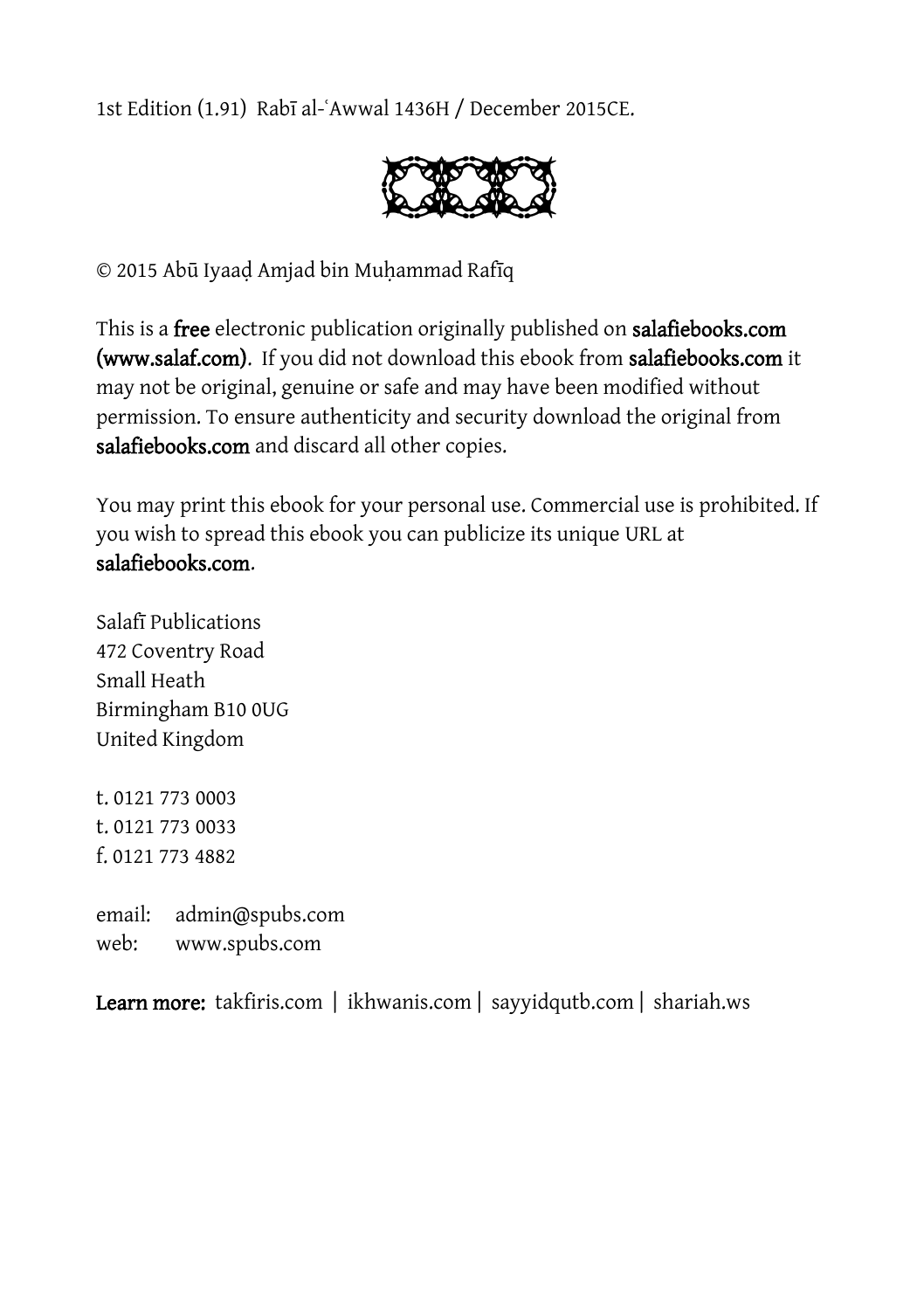### Introduction

In this series, we will present statements from Shaykh al-Islām Ibn Taymiyyah which prove that the core ideology of al-Ikhwān (the Muslim Brotherhood), al-Qaeda and ISIS - which is derived from the writings of Abū Aʿlā Mawdūdī and Sayyid Quṭb - is nowhere to be found in his writings and is in fact refuted quite extensively by Ibn Taymiyyah.

Both Mawdūdī and Quṭb - the latter being strongly influenced by the former's writings - gave a purely political explanation of the basic declaration of Islām, (*lā ilāha illallāh*). They gave the word *ilāh* (deity) a meaning centred almost exclusively around the concept of "lawgiver" (*ḥākimiyyah*), thereby opposing what was well known and established with the scholars of the Salaf, past and present including Ibn Taymiyyah, Ibn al-Qayyim, Ibn ʿAbd al-Wahhāb and others (). Built upon this distortion, they considered all contemporary Muslim rulers (perceived and presented as "lawgivers") to have usurped the authority of Allāh and essentially declared them polytheists, apostates and enemies of Allāh. The stories of the Prophets and Messengers in the Qurʾān were then misinterpreted as being nothing but a struggle against despotic tyrants who had usurped the authority of Allāh by becoming lawgivers. Establishing political authority became the primary goal of the religion in this ideology. Thus, Islām and the matter of Tawhīd became focused on one thing alone: Takfīr of the Muslim rulers, disbelieving in these rulers (kufr bil-tāghūt) and striving to remove them. Jihād was then reframed as the struggle against apostate regimes (ṭawāghīt) in order to establish this narrow, restricted, politically-interpreted understanding of Tawhīd. Because of the absence of a Muslim political authority, a genuine Muslim state or society no longer existed - all lands inhabited by Muslims were lands of disbelief (dār kufr), and thus the greatest obligation was to create, a genuine Muslim state and to bring about a jamāʿah, an ummah, that had long been "absent" (al-ummah al-ghāībah). From here, developing a new body of jurisprudence was embarked upon so that the propounders of this ideology who saw themselves as the only true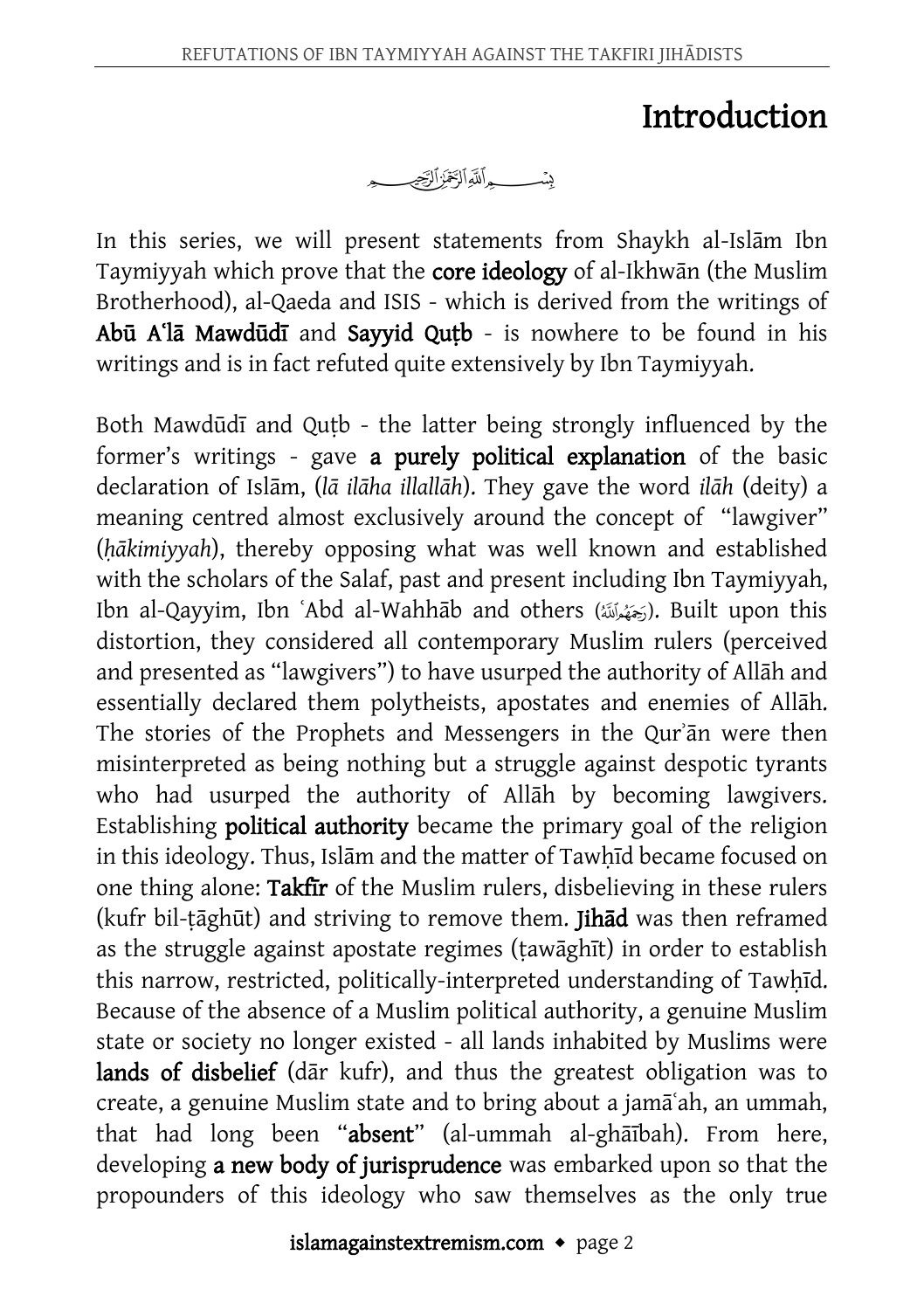"monotheists" could determine how to behave with these societies of pre-Islāmic disbelief (*jāhiliyyah*) whose inhabitants had become completely ignorant of the Tawhid of the Messengers which they portrayed as "There is no lawgiver but Allāh (ḥākimiyyah)". Because these societies had become ignorant of what they saw as the quintessential, most crucial meaning of Tawḥīd (*ḥākimiyyah*), they had to be called afresh to Islām and taught Tawhid once again. Whoever renewed his faith would then realise that his actualisation of this new restricted understanding of Tawhīd was in making jihād, against the rulers, the false deities (*tawāghīt*). The distinguishing line of faith (*īmān*) and disbelief (*kufr*) was drawn on the basis of this ideology. Whoever explicitly supported this ideology and its proponents was a believer and anyone who did not explicitly take its required stance towards the rulers and appeared to support or excuse them was a disbeliever (because he had not actualised "rejection of the tāghūt") and whoever was neither here nor there was suspected of hypocrisy (nifāq). So this is a broad outline of the basic elements of this ideology. This ideology infected the minds and hearts of many during the 80s and 90s due to many factors, one of which was the spread of this ideology amongst the participants in the Afghānī Jihād in the 1980s.

Abū Musʿab al-Sūrī, a prominent al-Qaeda figure and prolific writer on Jihādī ideology, states, "In Pakistan, during the 1950s, the books of the unrivaled genius, Abū Aʿlā Mawdūdī (may Allāh have mercy upon him) presented a political ideology to crystallize the Jihādī ideology. Through his books and writings he presented the requirements of the testimony of Tawhid, the foundations of loyalty (walā<sup>'</sup>) and disloyalty (barā<sup>'</sup>). And (he authored) books about the Islāmic State and the methodology for establishing it. One of his most important books, *al-Muṣṭalaḥāṭ al-Arbaʾ*, comprised many of the foundational premises of the contemporary Jihādī ideology."<sup>1</sup> Abū Mus'ab al-Sūrī also said, "The leader of the Jihādī ideology in the modern era without any doubt is Sayyid Quṭb. His book, *Fī Ẓilāl al-Qurʾān*, comprises the essence of the principles of activism

 $\overline{a}$ <sup>1</sup> *Daʿwat al-Muqāwamah al-Islāmiyyah al-ʿĀlamiyyah* (p. 38).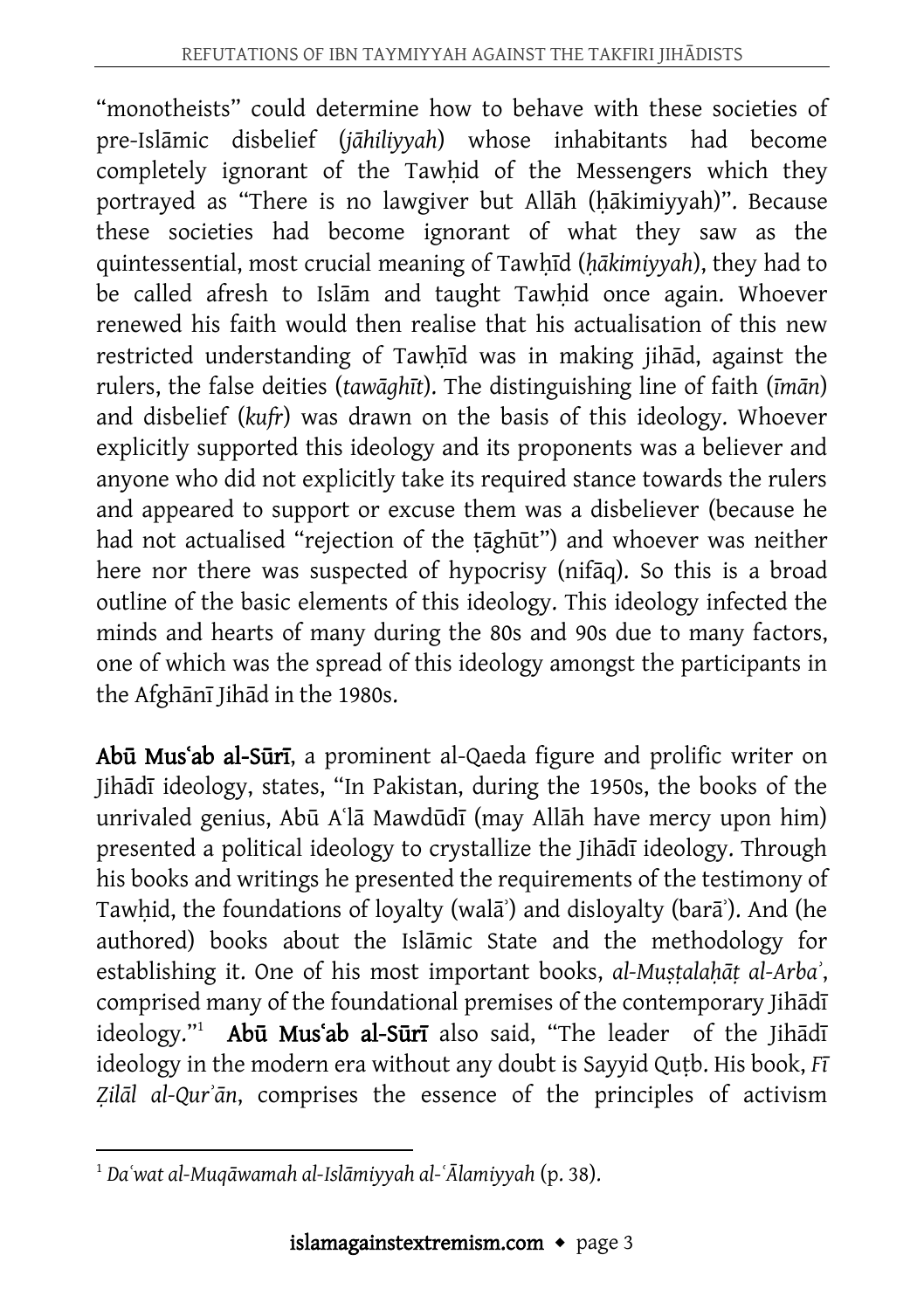underlying the contemporary Jihādī ideology. And his book, *Maʿālim Fīl-Ṭarīq* (Milestones), is the most important, despite its small size. This book comprises the essence of that ideology and its revolutionary Jihadī proposals. His vast authorship comprising other books formed a complete methodology for the contemporary, politically-active, Jihādī ideology, which was suitable for that time... The book Milestones and the ideology of Sayyid [Quṭb] in general embodied the ideology of alhākimiyyah, distinction (through this doctrine) and separation (from the society), and following on from this, judging all currently established regimes with disbelief and apostasy and making an explicit call for Jihād against them. He laid down the milestones for this Jihād." 2

Here are some key statements from Sayyid Qutb which outline the above ideology, "The whole of mankind, including those who repeat from the minarets, in the eastern and western parts of the world, the words '*Lā ilāha illallāha*', without any [consideration of] meaning or reality, then they are the most sinful of people and will be the most severely punished on the day of Judgement because they have apostatised by turning to the worship of the servants (of Allāh)."<sup>3</sup> Outb also wrote, "Today we are in Jāhiliyyah (pre-Islāmic ignorance), like that which was prevalent at the dawn of Islām, in fact more oppressive (i.e. severe). Everything around us is Jāhiliyyah…"<sup>4</sup> And also "This society in which we live is not a Muslim society."<sup>5</sup> And also "Indeed the position of Islam towards these societies of Ignorance (muj'tamāt al-jāhiliyyah) can be defined in a single expression: It (Islām) refuses to acknowledge the Islām or the legal validity (shar'iyyatiha) of every single one of these societies..."<sup>6</sup> He also said, "The Ummah (of Islām) has ceased to be in existence (ghābat alummah) and has not been perceivable for a very long time."<sup>7</sup> He also wrote, "And this important duty, the duty of instigating an Islāmic

 $\overline{a}$ <sup>2</sup> Ibid (p. 38-39).

<sup>3</sup> In al-Ẓilāl (2/1057).

 $^{4}$  *Ma* $^{6}$ *ālim Fī al-Tarīq*, 17<sup>th</sup> edition, 1991 (p.21).

<sup>5</sup> In al-Ẓilāl (4/2009).

<sup>6</sup> Ibid. (p. 103).

 $<sup>7</sup>$  Ibid. (p. 8).</sup>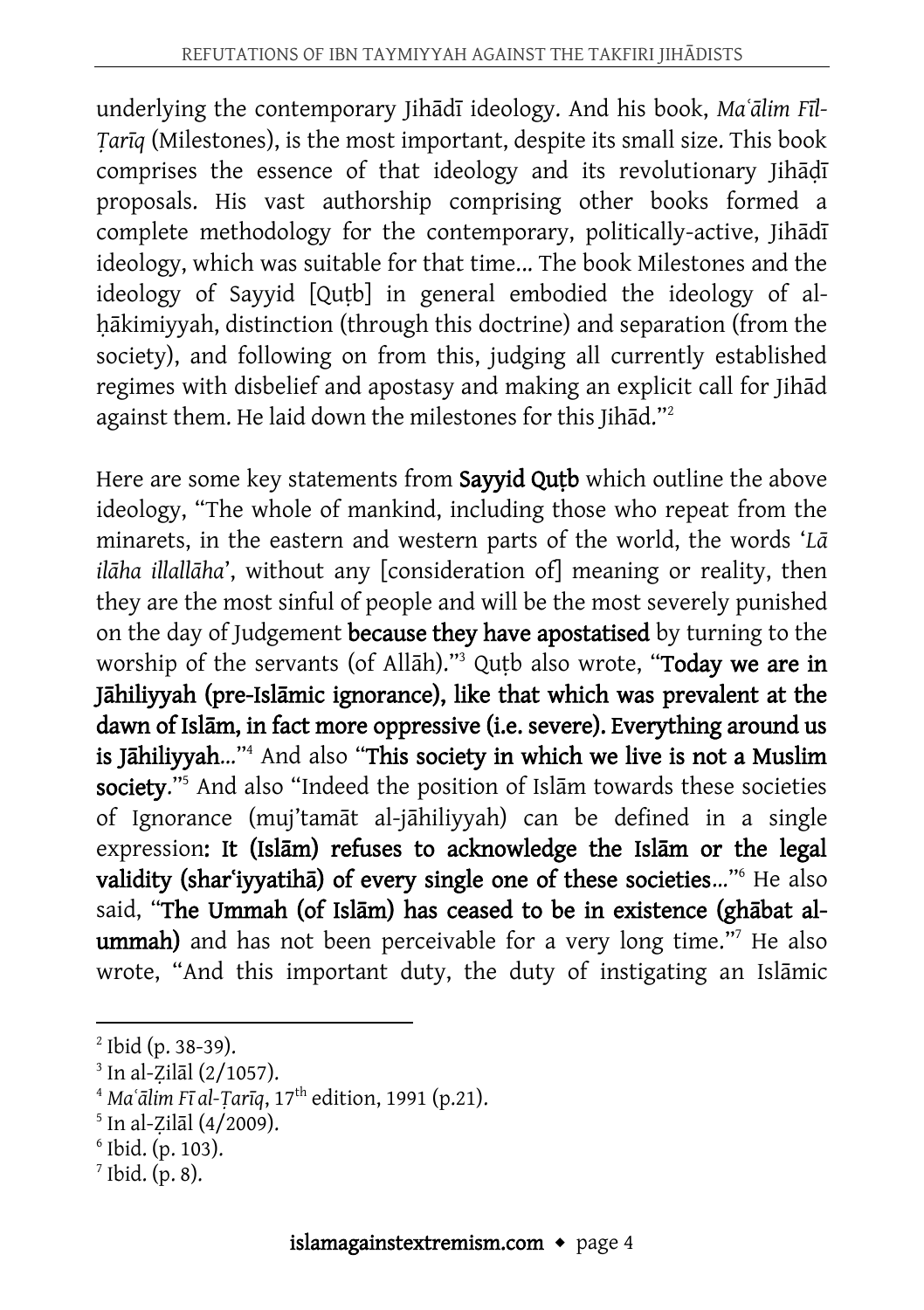revolution is general, it is not restricted to one region exclusive to another. Rather, it is what Islām desires, and places it in front of its vision, that it should instigate a comprehensive revolution in all inhabited places. This is its greatest objective and its loftiest goal to which it turns its vision, except that it is absolutely mandatory for the Muslims or members of any Islāmic party to immediately embark upon their duty by instigating the urgent revolution, and striving to alter the structure of rule in their lands in which they live."<sup>8</sup>

Qutb took these ideas from Mawdūdī as is revealed by 'Alī al-'Ashmāwī in that whilst Qutb was in prison, he would send written instructions to his followers instructing them in matters of "aqīdah" (doctrine), of the obligation of correcting their creed and studying specific books to that end, and the book of Mawdūdī, *al-Muṣṭalaḥāṭ al-Arbaʾ*, which had received an Arabic translation in 1946 was specifically emphasised by Qutb.<sup>9</sup> Mawdūdī himself wrote, preceding Sayyid Qutb, "Our call to all the people of the Earth is that they initiate a general revolution against the foundations of contemporary rule. That which the false deities (ṭawāghīt) and sinning (criminals) have appropriated, those who have filled the Earth with corruption, and that this ideological and knowledge-based leadership is snatched from their hands."<sup>10</sup> One should note that both Mawdūdī and Quṭb carried the poison of the Rāfiḍah Shiʿah. They criticised ʿUthmān () and reviled Muʿāwiyah () in their writings and Qutb actually praised the revolution of the Saba'iyyah against ʿUthmān as a revolution carrying the "true Islāmic spirit".

This ideology of Qutb and Mawdūdī is the ideology that Ayman al-Zawāhirī, Usāmah bin Lādin, Abū Qatādah, Abū Muḥammad al-Maqdisī were all nurtured upon and it is the ideology of al-Qaeda and ISIS, the Khārijite renegades. There are many citations from them proving this but some of them like Abū Qatādah and Abū Muḥammad al-Maqdisī are very deceptive and clever in clothing this ideology with the garment of

<sup>8</sup> *Fī Dhilāl al-Qurʾān* (9th edition, 1980, 3/1451).

<sup>9</sup> *Al-Tārīkh al-Sirrī li-Jamāʿat al-Ikhwān* (p. 159).

<sup>10</sup> *Tadkhirah Yā Duʿāt al-Islām* (p. 10).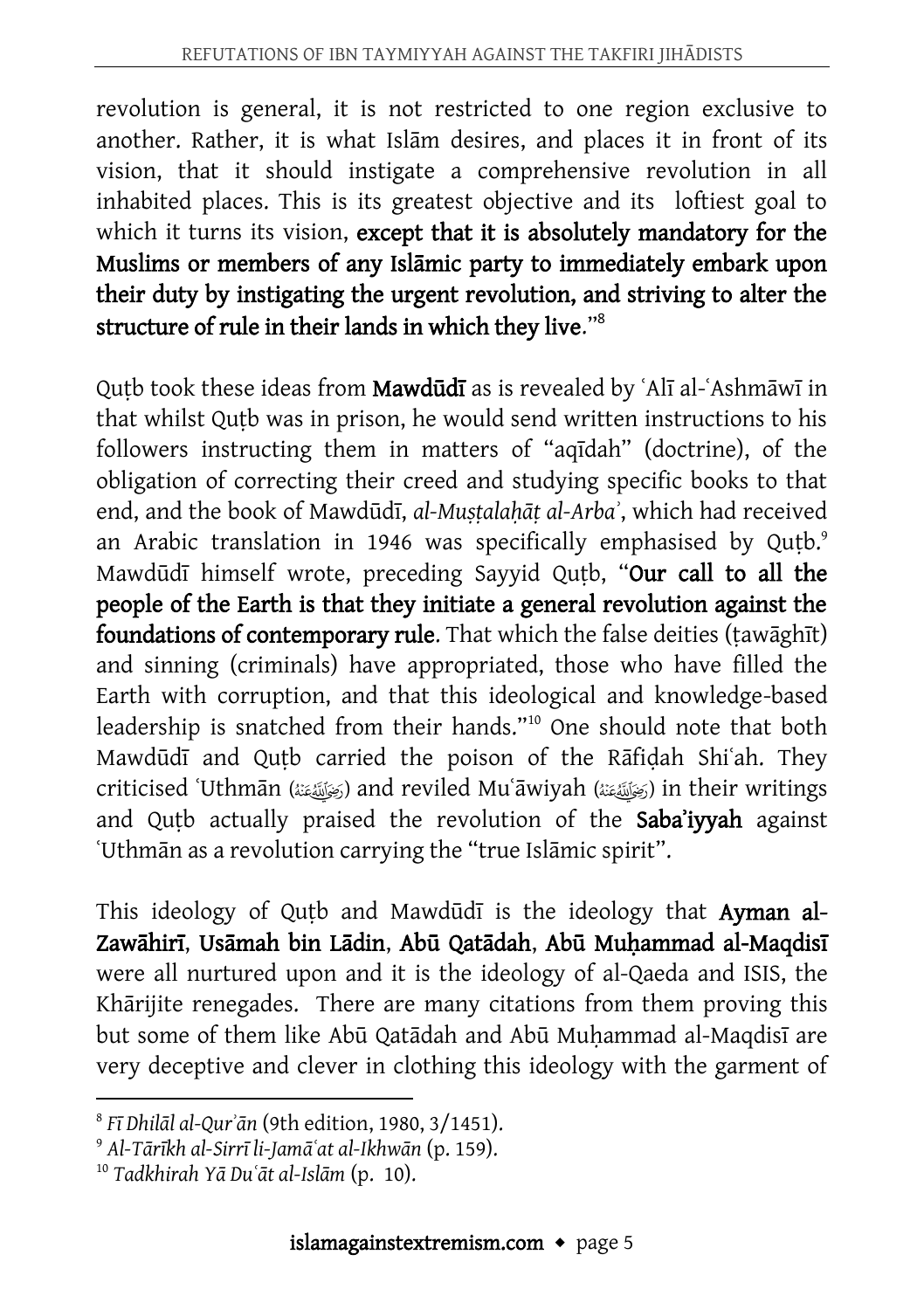Salafiyyah. Al-Maqdisī wrote, "The brothers who nurtured us upon al-Zilāl, Milestones and other books of Sayyid Qutb and his brother, and al-Mawdūdī with a nurturing during custodianship - I mean at the beginnings of guidance."<sup>11</sup>

Muṣtafā Wafā, General Trustee of the Council for Islamic Research for the Commitee of Major Scholars of al-Azhar (Egypt) is cited as saying, "The words used by Bin Lāden in his speech confirms that he is affected a great deal by the books of Sayyid Quṭb and the deceased Abū Aʿlā Mawdūdī. He conveys the thoughts of Sayyid Quṭb in his book, "Milestones", in which he divided the world into Muslim, disbeliever and sinner, or into the faithful society and the society of (pre-Islāmic) ignorance. Bin Lāden tried to to differ from the group of the Muslim Brotherhood (al-Ikhwān) by bringing out the ideology of Sayyid Quṭb in a practical way. Just as he also studied well the books of Abū Aʿlā Mawdūdī, especially *al-Muṣṭalaḥāṭ al-Arbaʾ*. And these books specifically were the primary, chief movers behind the Islāmic activism of the youth of the various Islāmic parties in the 1970s during the previous century. And I think that Bin Lāden was amongst those who was politicised (into activism) during this era."<sup>12</sup>

In a 1990s recorded video debate, Abū Qatādah exclaims, "Have we come here to refute the one who speaks about the disbelief of the rulers, the false deities (*ṭawaghit*) in our lands? ... Everyone, the near and the remote, and every human in the eastern and western parts of the Earth knows that the rulers of the Muslims are disbelievers. I am from those people who frees himself the most from those false deities, rather, we go further than the issue of their disbelief, we call to standing against them, fighting against them and putting an end to them..."<sup>13</sup>

<sup>11</sup> *Mīẓān al-Iʿtidāl* (p. 5).

 $12$  As cited on Sahab.Net and numerous other sources from a report titled, "Figureheads and Indications in the Speech of Bin Laden".

<sup>&</sup>lt;sup>13</sup> From a debate between Abū Qatadah and the mentally-ill and mentallyretarded, extreme Takfīrī Khārijite Faisal al-Jamaykee. Sometimes, even mainstream Takfīrī Khārijites like Abū Qatādah have to speak against the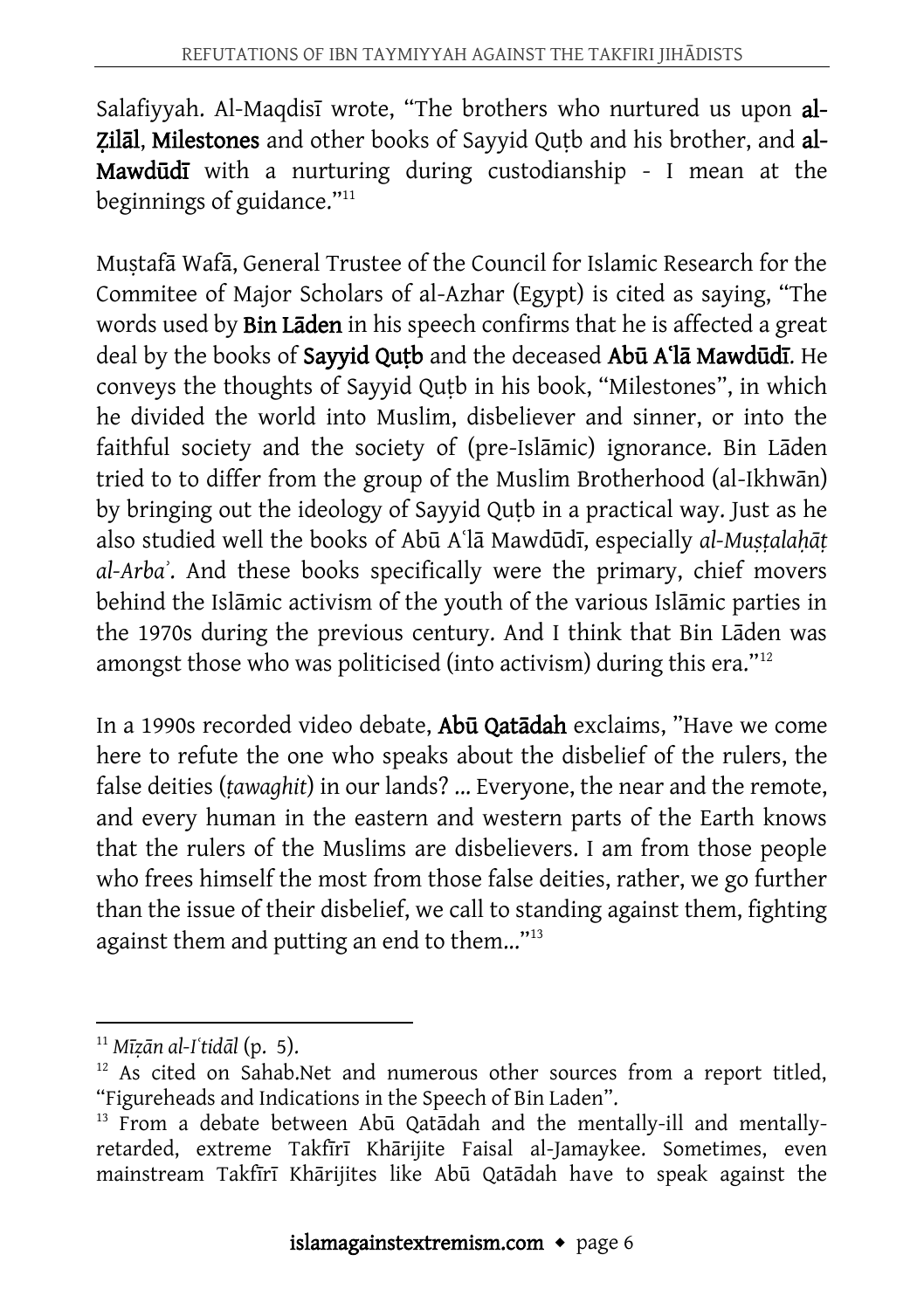And Abū Muḥammad al-Maqdisī stated, "The disbelief of these governments, irrespective of whether their disbelief is original or is the disbelief of apostasy, then it is more evil than the disbelief of the Jews and Christians."<sup>14</sup> And also "The entire world today is an abode of disbelief (*kufr*)... I do not even exclude Makkāh and Madīnah from this..."<sup>15</sup> Similar statements can be found from the rest of them.

It should be clear that this broad ideology as outlined above - which we can label for short as "Takfīrī Jihādism" is nowhere to be found in the books of the Salaf or in the books of Ibn Taymiyyah and Ibn ʿAbd al-Wahhāb who are often accused as being the source of extremism and terrorist ideology. This political understanding of Tawhid and the practical methodology built upon it does not exist in their books. But during the 1980s, when these Khārijite revolutionary ideas had been fully developed and extensively written about, its authors began to **misquote** from Ibn Taymiyyah<sup>16</sup> and likewise Ibn 'Abd al-Wahhāb as a means of validating the elements making up this broad ideology and enabling them to spread this ideology to the Gulf countries. As a result, extremism is discussed nowadays by ignorant, pseudo-scholar, western academics (who are unable to penetrate this sophistry) within the context of "Salafism" and "Wahhābism" and with the erroneous claim that it is inspired by them. Had this been true, then those who inherited the writings and teachings of Ibn ʿAbd al-Wahhāb and the explanations of these writings from the offspring of Ibn ʿAbd al-Wahhāb right until this day of ours, then we would have seen this political ideology clearly outlined therein. However, we do not see a hint or trace of it. Rather, we see this political ideology only appear in the writings of Sūfī, Ash'arī, Māturīdī thinkers carrying the poison of Shīʿism, Abū Aʿlā Mawdūdī and Sayyid Qutb. It is only natural therefore, that this ideology should

lunatics amongst them out of fear that their ideology as a whole may be discredited and abandoned.

<sup>14</sup> *Sayadhdhakkaru Man Yakhshā* (p. 3-4).

<sup>15</sup> *Thamārāt al-Jihād* (p. 14).

<sup>&</sup>lt;sup>16</sup> The prime example is Ibn Taymiyyah's position towards the Tartars which shall be addressed in a future part in this series inshāʾAllāh.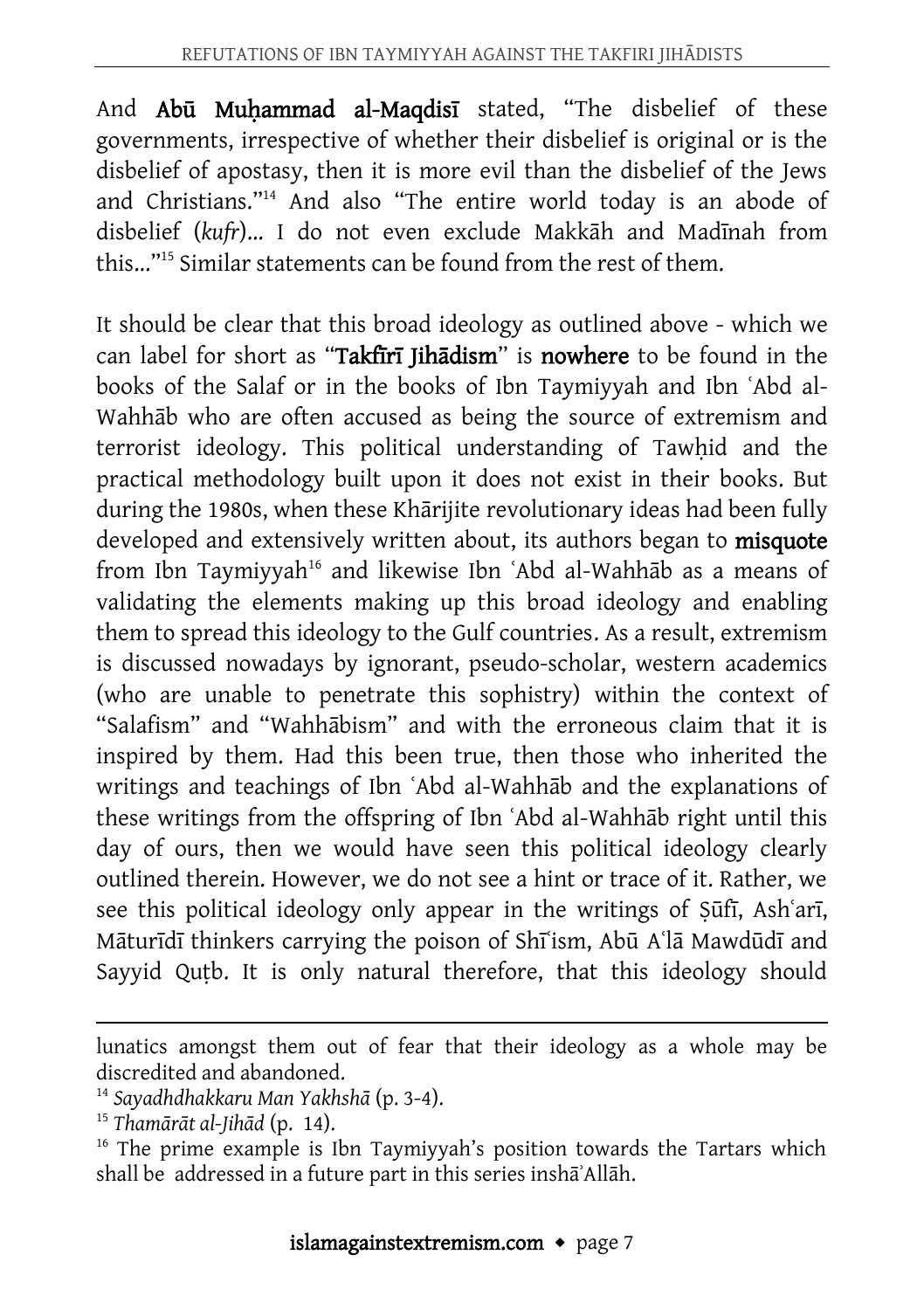culminate in the expression of the most intense hatred towards Saudi Arabia in particular whose Islāmic teachings, as inherited through Shaykh Muhammad bin `Abd al-Wahhāb, are opposed to those schools of doctrine (Ṣūfism, Shiʿism, Kalāmism).

The aim of this series is to dismantle the various elements comprising this broad ideology and prove that Ibn Taymiyyah is not the source of these ideas. Rather, the source of these ideas are the very first Khārijites: Dhul-Khuwaysarah, the Saba'iyyah, and the Muhakkimah. Those whose slogans were "social justice", "ruling by what Allāh revealed" and "jihād", "enjoining good and prohibiting evil" and who were motivated by matters of the world cloaked in religious slogans and rhetoric. These ideas were revived by 20th century thinkers and activists most of whom were influenced by European revolutionary movements led by the Marxist ideology of social justice and equal distribution of wealth. These writers are Hasan al-Bannā, Abū A'lā Mawdūdī, Sayyid Qutb and Taqī al-Dīn al-Nabahānī. Their political ideology is in one valley, and the teachings of Ibn Taymiyyah and Ibn ʿAbd al-Wahhāb are in another valley. Hence, it is our aim to uncover the deception in ascribing the ideology of th Khārijites (past and present) to these scholars of genuine Islāmic reform.

> Abū ʿIyaaḍ 3rd Rabīʿ al-Awwal / 14th December 2015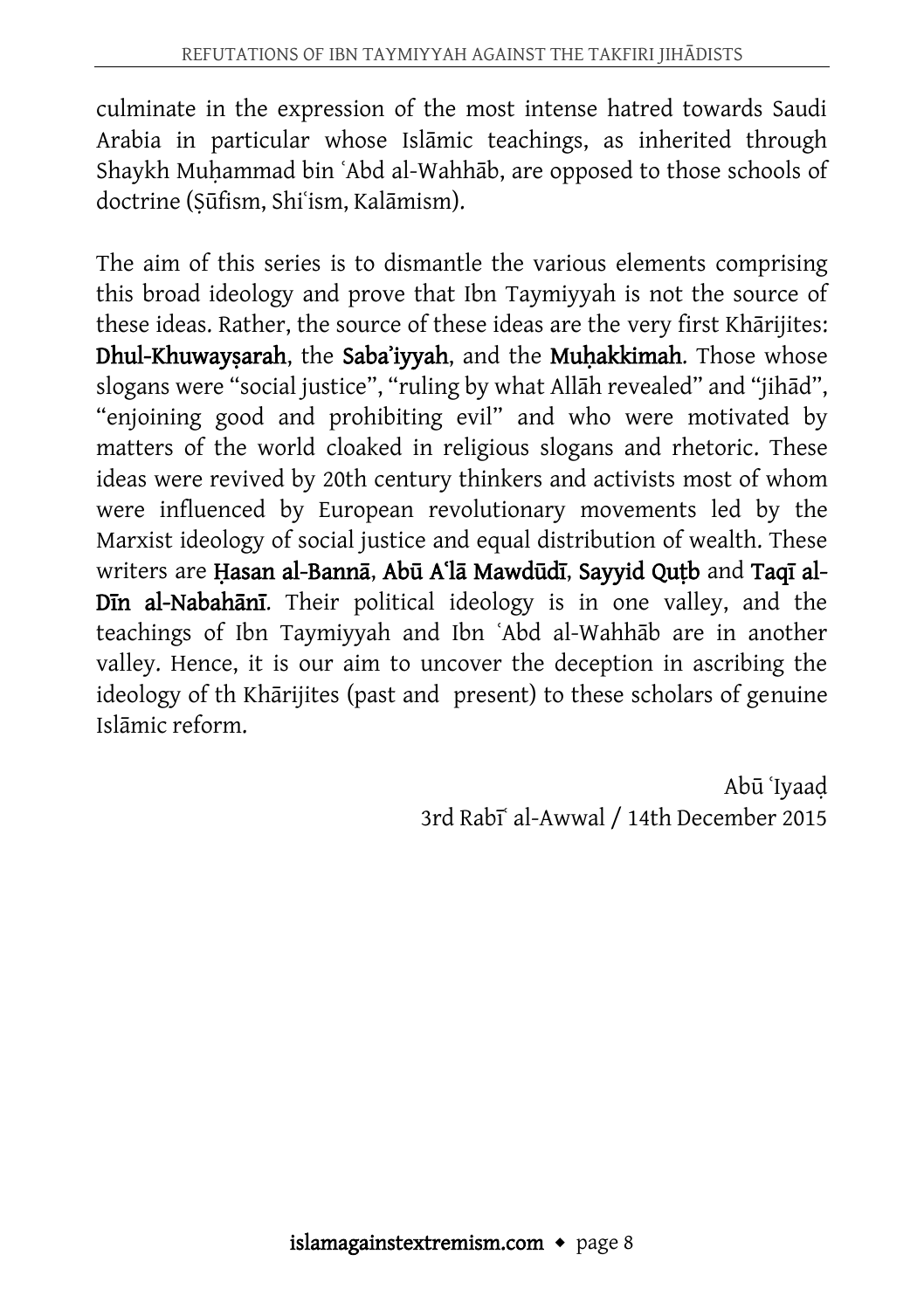# Part 1: Between the Oppressive Tyrants and the Revolting Khārijite Innovators

#### Summary

In this citation, we learn that the religion of Islām came to establish both religious and worldly benefits. From the worldly benefits is absence of revolting against tyrannical Muslim rulers who are unjust in matters of wealth (*māl*) and authority (*wilāyah*), since revolting against them leads to great corruption on Earth, not rectification, overwhelmingly. From the religious benefits is the command to fight and kill the Khārijites despite their outer appearance as extremely pious worshippers. This is because the Khārijites aim to corrupt the religion of the people with their extremist ideology just as they also corrupt the worldly affairs through the destruction of life and property, cutting off of the routes and paths and spread of fear and insecurity. Further, they are not free from worldly aspirations and cloak them in religious slogans. So this legislation of Islām outlined by Ibn Taymiyyah in what follows is one that cannot be arrived at by the intellects of men, since they - in their ignorance and imperfection in knowledge and wisdom - would judge with the opposite: They would judge with revolting against the tyrannical Muslim rulers and venerating the outwardly pious worshippers and consider them correct in their claims of "jihād" and "enjoining the good" and support them. We see Ibn Taymiyyah and Ibn ʿAbd al-Wahhāb demolishing the foundations of the ideology of the contemporary Khārijites of al-Qaeda and ISIS from the very outset by outlining this principle, by judging to the Sharīʿah in this matter, revealing to us in the process that the slogan of the Khārijites, "*The judgement is for none but Allāh*", true in and of itself, is a slogan they do not really follow, it is something by which they intend falsehood. So what follows below is the judgement of Allāh, as outlined by Ibn Taymyyah (and Ibn ʿAbd al-Wahhāb) with respect to the sinful, tyrannical rulers and the outwardly pious Khārijite worshippers.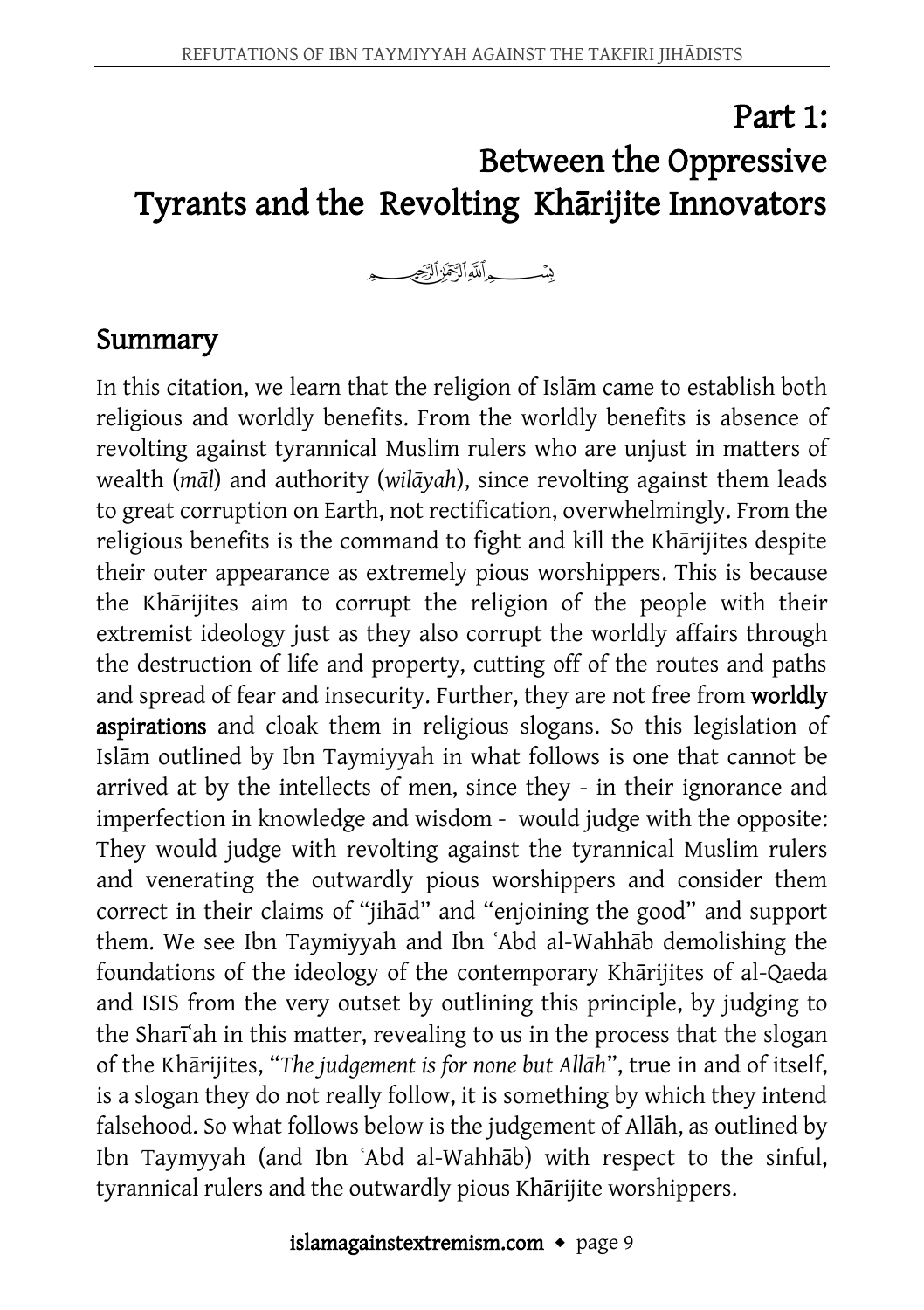### The Text

Shaykh al-Islam Ibn Taymiyyah ( $\geq$  stated: "The perpetrator of sins who acknowledges that [such sins] make him a sinner is able to repent from them whilst the innovator who thinks he is upon the truth - such as the Khārijites and the Nāṣibites who show enmity and [engage in] war against the body of the Muslims - then they innovated a heresy (bidʿah) and imputed disbelief to whoever did not agree with them regarding it.  $^{\rm 17}$ As a result, their harm upon the Muslims became greater than the harm of the oppressive [rulers] who know that oppression is unlawful, even if the punishment of one of them in the Hereafter could be lighter because of a faulty interpretation. However, the Prophet (صَاَلِقَةَ عَيْدِوَسَةً) ordered them (the Khārijites) to be fought yet prohibited from fighting the oppressive rulers. The authentic texts in that regard have been relayed through large-scale transmission.

Thus he said regarding the Khārijites, "*One of you will belittle his prayers next to theirs, his recitation next to theirs and his fasting next to theirs. They recite the Qurʾān but it does not pass beyond their throats. They pass through Islām as an arrow passes through its target. Wherever you find them, slay them*." And he said about some of them, "*They slay the people of Islām but leave alone the polytheists*". Yet, he said to the Anṣār, "*You will face the injustice of the rulers after me, so have patience until you meet at the Ḥawḍ*". Meaning that you will encounter the one who will not be just with you regarding wealth (favouring himself). He ordered them with patience and did not grant them permission to fight them. He also said, "*There will be leaders after me who will demand their rights from you but will withhold your rights from you*." They said, "What do you command us then O Messenger of Allāh" He said, "*Fulfil the rights you owe to them and supplicate to Allāh for your rights*." He also said, "*Whoever amongst you sees from his ruler something* 

 $\overline{a}$ <sup>17</sup> Ibn Tavmiyyah said, "For they [the Khārijites] strived to kill every Muslim who did not agree with their view, declaring the blood of the Muslims, their wealth, and the slaying of their children to be lawful, while excommunicating them. And they considered this to be worship, due to their ignorance and their innovation which caused [them] to stray." *Minhāj us-Sunnah* (5/248).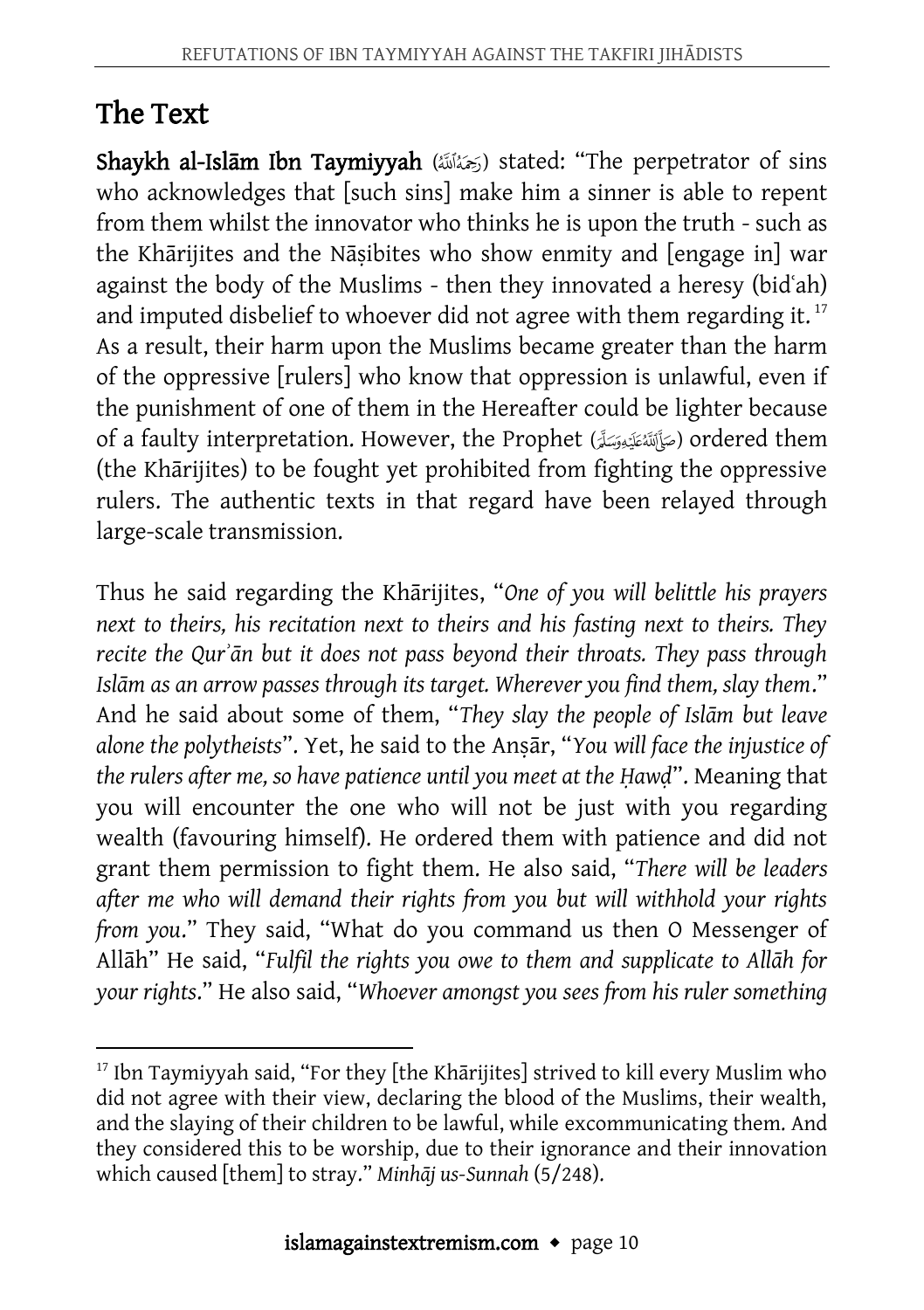*(objectionable), let him have patience with him for whoever separates from the main body by a handspan has thrown the yoke of Islām from his neck*." He also said, "*Whoever departed from obedience and separated from the main body will have died a death of Jāhiliyyah (days of pre-Islāmic ignorance)*." He also said, "*The best of your leaders are those whom you love and who love you, and whom you pray for and they pray for you. The worst of your rulers are the ones whom you hate and who hate you, and whom you curse and who curse you*." They said, "Shall we not fight them?" He said, "*No, so long as they pray*". All of these traditions are in the Sahīh (of al-Bukhārī) along with other traditions like them.

Thus, there is his command to fight the Khāriijtes and there is his prohibition from fighting the oppressive rulers And from this it can be deduced that it is not permitted to fight against every transgressing oppressor. From the reasons behind that is that the oppressive [ruler] who favours himself with respect to wealth and authority is habitually fought for the world. People fight him until he grants them wealth and positions of authority, and until he no longer oppresses them. Hence, the basis of their fighting was not for making all of the religion for Allāh, so that the word of Allāh is uppermost... In essence, from what is known through experience is that revolting against the rulers is for pursuing what is in their hands of wealth and authority, and this is fighting for the sake of the world. This is why Abū Barazah al-Aslamī said about the tribulation of Ibn al-Zubayr, the tribulation of the reciters with al-Ḥajjāj and the tribulation of Marwān in Syria, "Those, those and those, they fought for the world, but as for the people of innovation such as the Khārijites, they desire to corrupt the religion of the people, thus their fighting is for the religion [to corrupt it]."

The intent behind fighting is to make the word of Allāh uppermost and so that all of religion is for Allāh. Hence, the Prophet (صَرَالَةَ عَلَيْهِ وَسَلَّ) commanded with this [fighting the Khārijites] and prohibited from that [fighting the rulers]. Hence Alī's fight against the Khārijites was affirmed by explicit texts and by consensus of the Companions, those who followed them in goodness and all the scholars of the Muslims.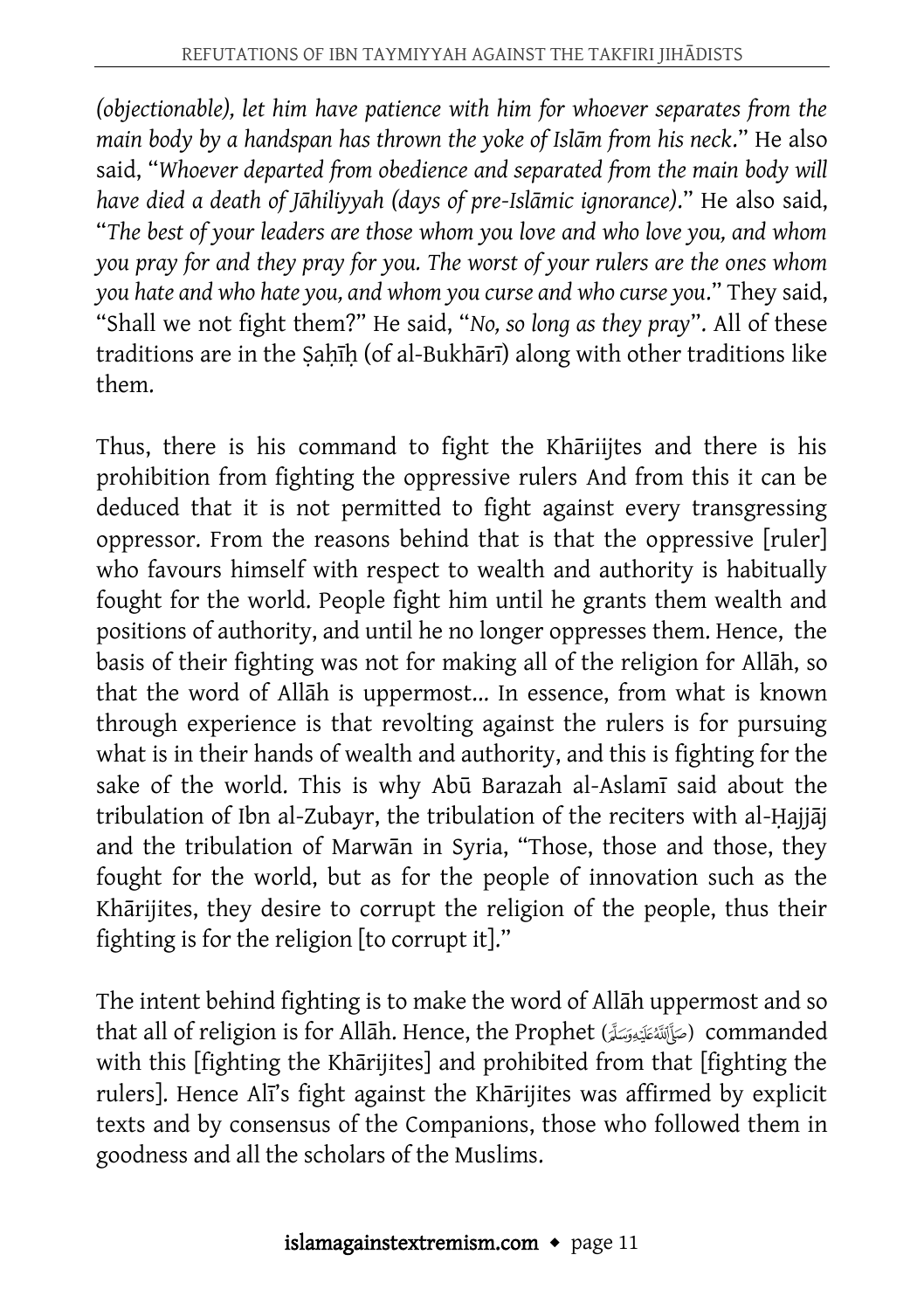And it has been estatblished in the two Sahīhs [of al-Bukhārī and Muslim] that he () was distributing wealth when Dhūl-Khuwayṣarah al-Tamīmī, who had a shaved head, a thick beard, a protruding forehead with a prostration mark between his eyes. He said, "O Muhammad, be just, for you have not [distributed] justly." So he said, "*Woe be to you who will be just if I am not just?*" Then he said, "*Do you not trust me whilst the one who is above the heaven trusts me?*" One of the Companions said, "Leave me to strike his neck", and he (the Prophet) said, "*From this man will appear a people, one of you will belittle his prayer next to theirs, his fasting next to theirs* ..." to the end of the tradition.

So this is his speech with respect to those worshippers who were innovators. Whilst it is established from him in the Sahīh that a man used to drink alcohol. Every time he was brought to the Prophet (صَآلَفَهُمَنَدَّة) he would lash him (as punishment). Once when he was brought, a man invoked a curse upon him and said, "How frequently he is brought to the Prophet ()". So he said, "*Do not curse him, for verily, he loves Allāh and His Messenger*". Thus, he prohibited from cursing this individual suffering addiction who would drink alcohol and testified for him that he loves Allāh and His Messenger, alongside (the fact) that the drinker of alcohol is cursed generally (in other texts). The difference is therefore known between the unqualified general (al-ʿām al-muṭlaq) and the specific individual (al-khāṣ al-muʿayyan).<sup>18</sup> It is also known that the people of sin who acknowledge their sins are less harmful upon the Muslims than the affair of the people of innovation who invent a heresy (bidʿah) and then make lawful the punishing of those who oppose them [regarding it]." 19

<sup>&</sup>lt;sup>18</sup> In other words, despite the fact that in some texts, the drinker of alcohol is cursed, it does not mean that every person who falls into the act is definitely cursed, since the unqualified general ruling is different to the judgement upon a specific individual. The same applies to disbelief (kufr) as is elucidated in detail by Ibn Taymiyyah in much of his writings.

<sup>19</sup> *Minhāj us-Sunnah* (5/149-154).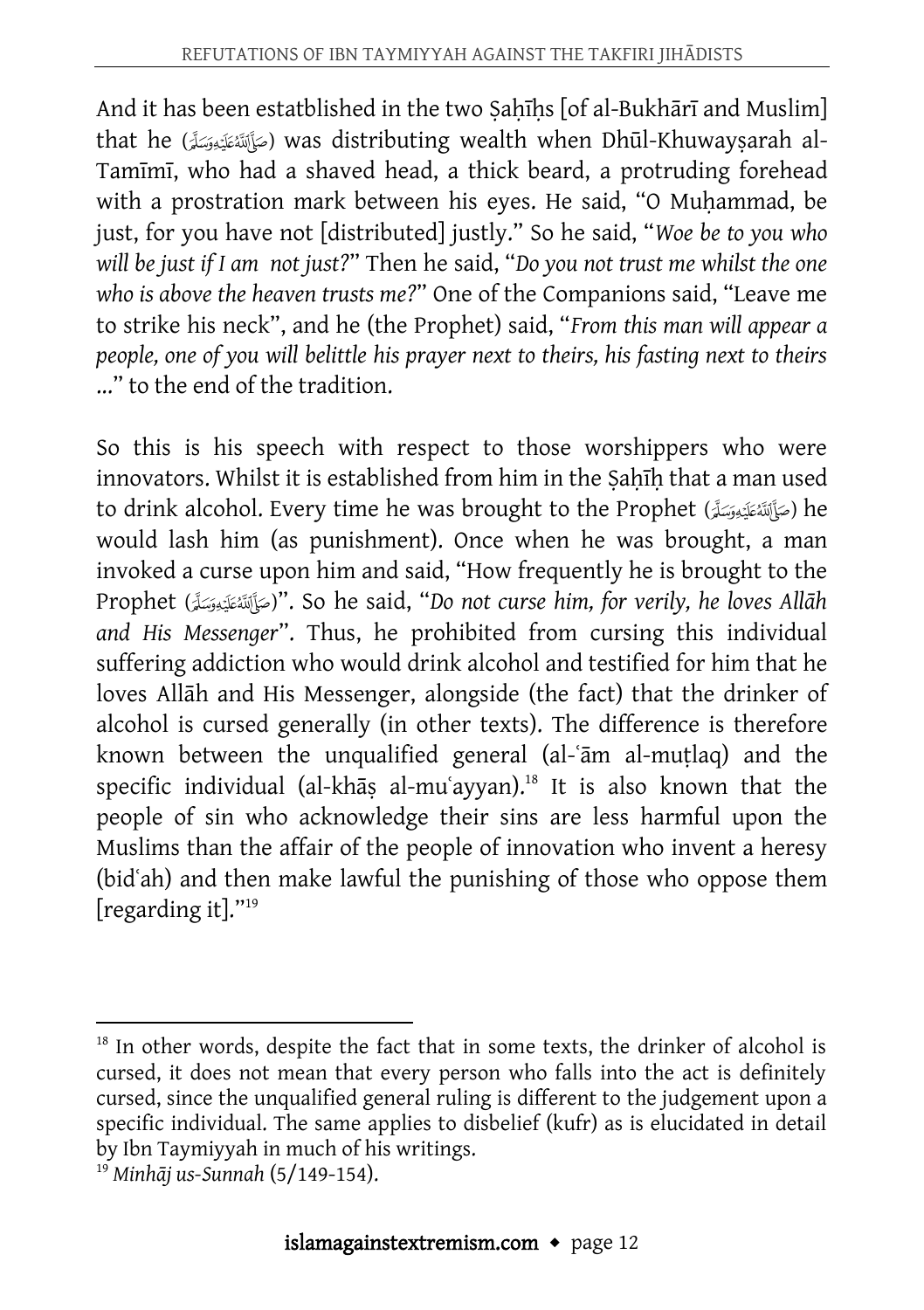### **Notes**

01. First let us bring support for these words from Shaykh al-Islam Muhammad bin 'Abd al-Wahhāb (مَمَدَّانَة) who said, in demonstrating the contrast between the way in which the Shari<sup>ah</sup> treats the tyrannical rulers and the heretical innovators, "Chapter: What has come [to show] that innovation is more severe than major sins due to His saying, "Indeed, Allah does not forgive association with Him, but He forgives what is less than that for whom He wills." (4:116) and his saying, the Most High, "That they may bear their own burdens in full on the Day of Resurrection and some of the burdens of those whom they misguide without knowledge. Unquestionably, evil is that which they bear." (16:25). And in the Ṣaḥīh [of al-Bukhārī] that he () said about the Khārijites, 'Wherever you find them, slaughter them' and within [the Sahīh] is that he prohibited from fighting the tyrannical rulers, so long as they pray." <sup>20</sup> The Shaykh cited the first verse (4:116) to show that no matter what level of sin is committed (by the sinners, rulers included) it can be forgiven, unless it is shirk. And the second verse (16:25) is about the innovators who will bear their burden and that of all those whom they misguided. In the first hadīth he indicated how the Khārijites (despite their outward piety and alluring speech about the religion and Allāh's right to judge and so on) are to be slaughtered wherever they are found<sup>21</sup> and in the second hadīth he indicated how the sinful, tyrannical rulers must not be fought so long as they pray. This is an indication of how the Sharīʿah of Islām preserves both the worldly and religious interests in contrast to what the intellects and opinions of men may surmise. It came with rulings and injunctions that actualize the greater benefit and repel the greater harm. Unlike atheistic, materialist philosophies which came with social revolutionary movements to topple monarchies and governments (under the guise of establishing social, economic and political justice) leading to mass murder, chaos, civil strife, destruction of infrastructure and whose beneficiaries are not the masses but an elite few, the Sharīʿah of Islām came with the opposite: The preservation of

 $\overline{a}$ <sup>20</sup> *Faḍl al-Islām* within the *Majmūʾ Muʾallafāt* (6/1156).

 $21$ <sup>21</sup> This is for the rulers to pursue and not for the subjects.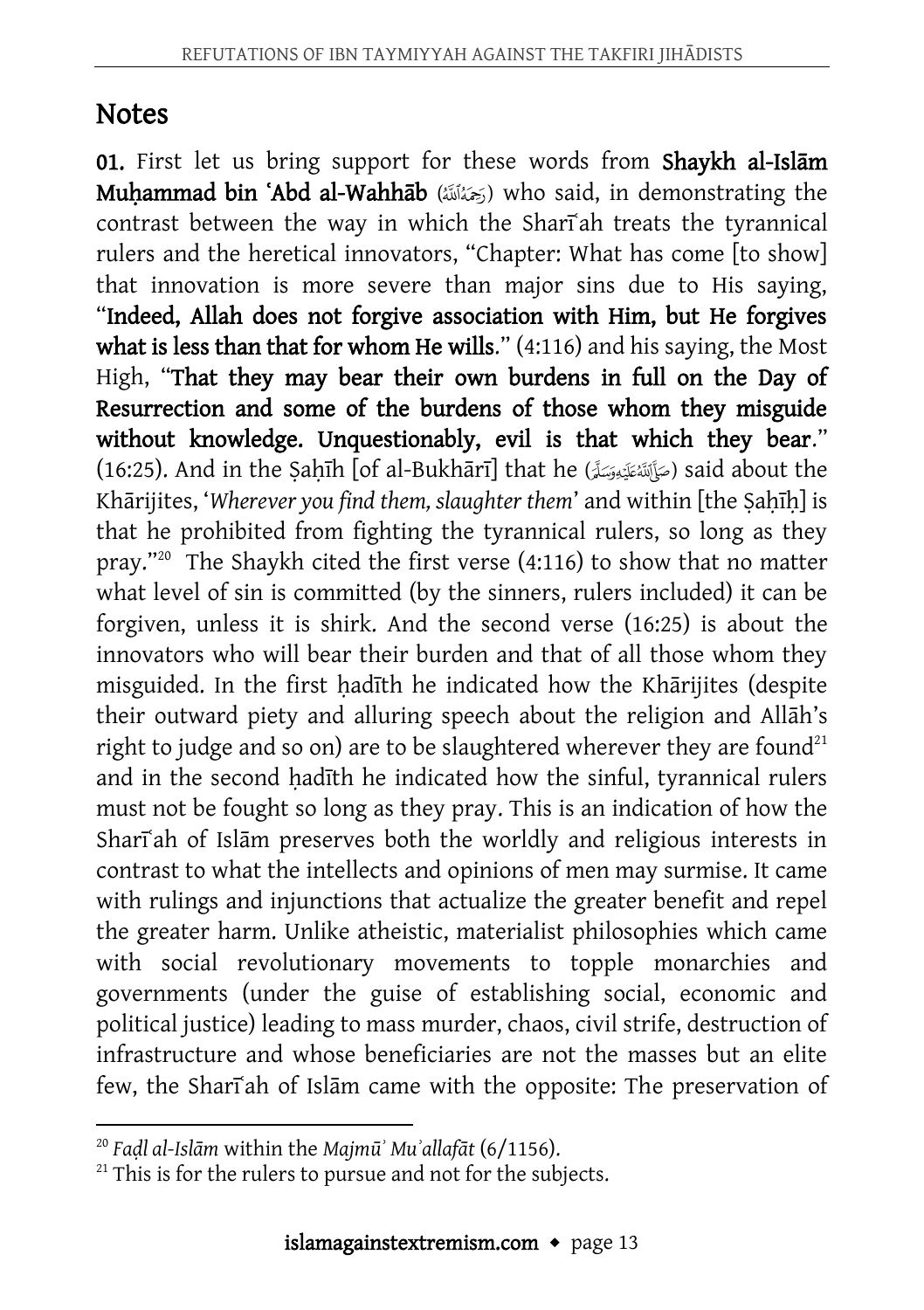peace and security despite the presence of tyranny and social and economic injustice. It came with patience upon the tyranny, injustice and self-preference of the rulers, despite their sinfulness and injustice, alongside strong incitations to slaughter and kill the revolutionary renegades (Khārijites) who revolt against the authorities and create more evil and harm than which is found from the rulers alone. And this is despite the apparent great piety of these Khārijites in their abundant beautified speech, their prayer and fasting.

02. All Khārijite movements reveal themselves in the end to be motivated by wealth (māl) and authority (wilāyah), with religion as a cloak. Dhul-Khuwaysarah al-Tamīmī accused the Messenger (صَأَلِللَّهُ عَنْدِوَسَةً) of not judging by Allāh's law but by his personal interests in the division of wealth. The revolution of the Sabaite Kharijites against 'Uthman ((رَضَالَفَيْعَنْهُ) was based upon matters of wealth and authority and the claim that he was not judging by Allāh's law but by personal interests. They looted 'Uthmān's house after assassinating him and also raided the treasury (bayt al-māl). The Muhakkimah Khārijites who broke off from the Companions after Siffin in 37H, they had issues of wealth, when one of their complaints against ʿAlī was that he did not take both booty and captives during the Battle of the Camel and that he granted men the authority of Allāh in judgment and had become a disbeliever, a polytheist. Thus, a mixture of injustice in matters of wealth and not ruling by Allāh's law appears to be the main driving force for the activity of the Khārijites. And when we comprehensively survey the barking of their hounds today, when we go to the speech of Usāmah bin Lādin, al-Zawāhirī, Abu Qatādah, Abu Muhammad al-Maqdisī, we do not find it any diffrent. A large part of their grievance comes down to matters of wealth and how the rulers acquire and dispose of it. It is here that their fraudulent use of the slogan "*Judgement belongs only to Allāh*" becomes apparent, in that they replace the judgement of Allāh and His Messenger with their own judgement based upon their opinions and desires.

03. So the judgement of Allāh shar'an and qadaran (both legislatively and in terms of decree) is that the rulers are a product of the deeds of the servants, and any injustice and tyranny from them emanates from the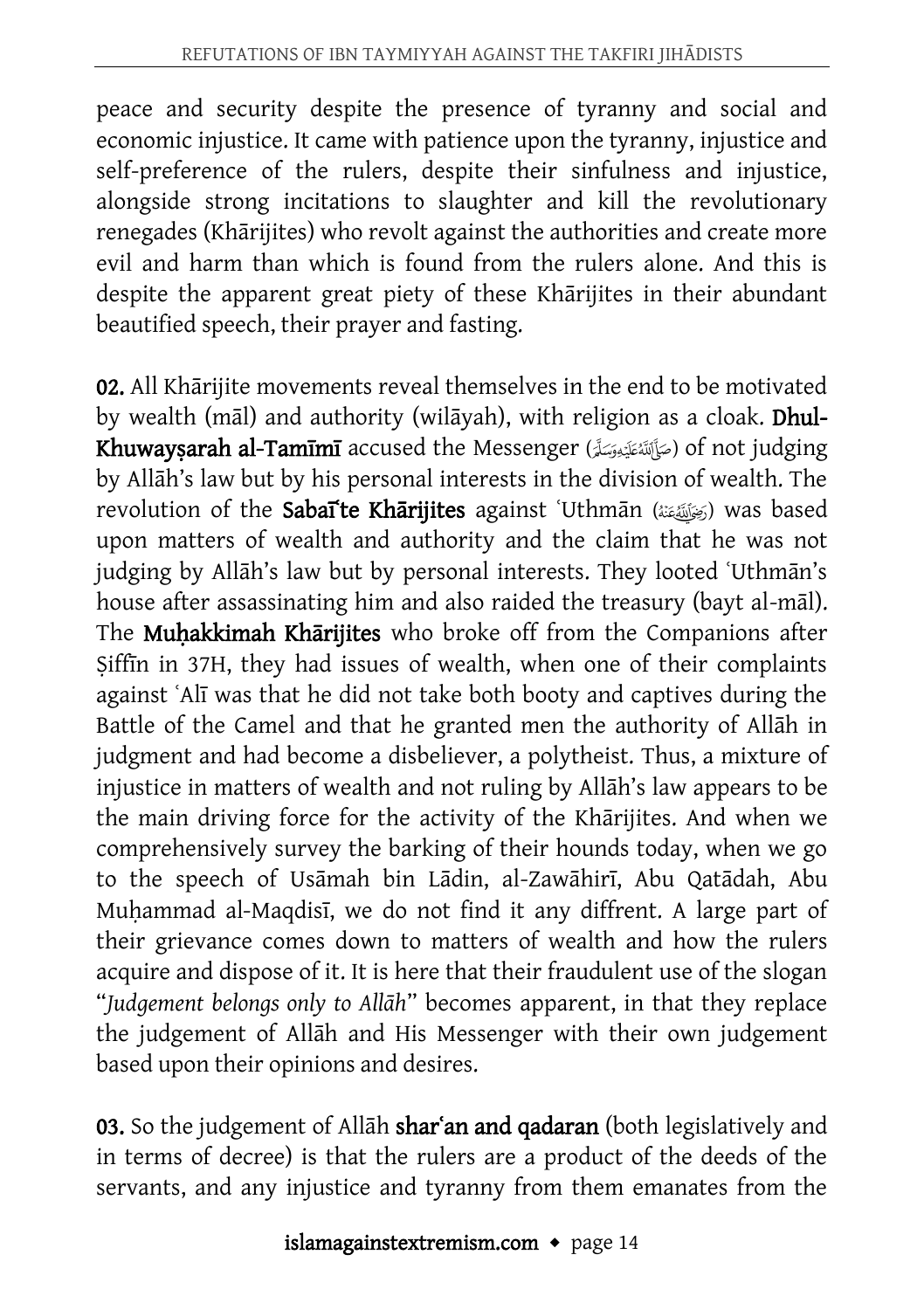actions of the servants (this is qadaran, Allāh's law in His creation), and Allāh has legislated that the servants humble themselves and do not revolt against them and create even more harm and tyranny thereby, but to humble themselves and to maintain security and safety and to flee to their Lord in humility and repentance such that Allāh provides them a way out, so this is sharʿan (legislatively). This is the judgement of Allāh, however, the Khārijites do not judge by Allāh's law, the Qurʾān does not pass their throats, they use lofty slogans by which falsehood is actually intended, they make tabdīl of Allāh's judgement, of His Sharīʿah, they fall into what they themselves accuse the rulers of. So the dīn (religion) of the Khārijites, by which we mean their core ideology as outlined earlier is not from the dīn of Islām, it is not what Islām came with, it is not what we find outlined in the books of Ibn Taymiyyah, Ibn al-Qayyim, Ibn ʿAbd al-Wahhāb and others whose speech about Tawḥīd is not from the angle of a political ideology.

04. Here is Allāh's law, qadaran, in terms of Allāh's laws in His creation. The Messenger (), explained "*And never do a people cheat in the weights and measures except that they are taken by years (of hardship), scarcity of resources and the tyranny of the ruler upon them*."<sup>22</sup> Ibn al-Qayyim said, "For Allāh, the Sublime, with His wisdom (*ḥikmah*) and justice (*ʾadl*) makes the (consequences) of the actions of the servants to appear to them in forms (*ṣūwar*) that are appropriate to (their actions). So sometimes it is in the form of a drought or barrenness (of land). Other times it is by way of an enemy. Other times by way of tyrannical rulers.<sup>23</sup> Other times by way of general diseases (that spread). Other times it is by anxiety, grief and worry that reside in their souls and do not leave them. Other times it is by preventing the blessings from the sky and the Earth from them. Other

 $\overline{a}$ <sup>22</sup> *Şaḥīḥ Ibn Mājah* (no. 4019) from ʿAbdullāh bin ʿUmar (أَرْضَالَلَّهُ عِنْهُ).

 $23$  Thus, it is a law in Allāh's creation that domination and punishment by an external enemy who usurps the land and steals its resources and harms Muslims, and likewise, tyrannical rulers who do not fulfil the rights of subjects, harm them and confiscate their wealth, then it is a law in Allāh's creation that these are the inescapable effects of the oppressive actions of the subjects themselves, their sins, disobedience, innovations and transgressions.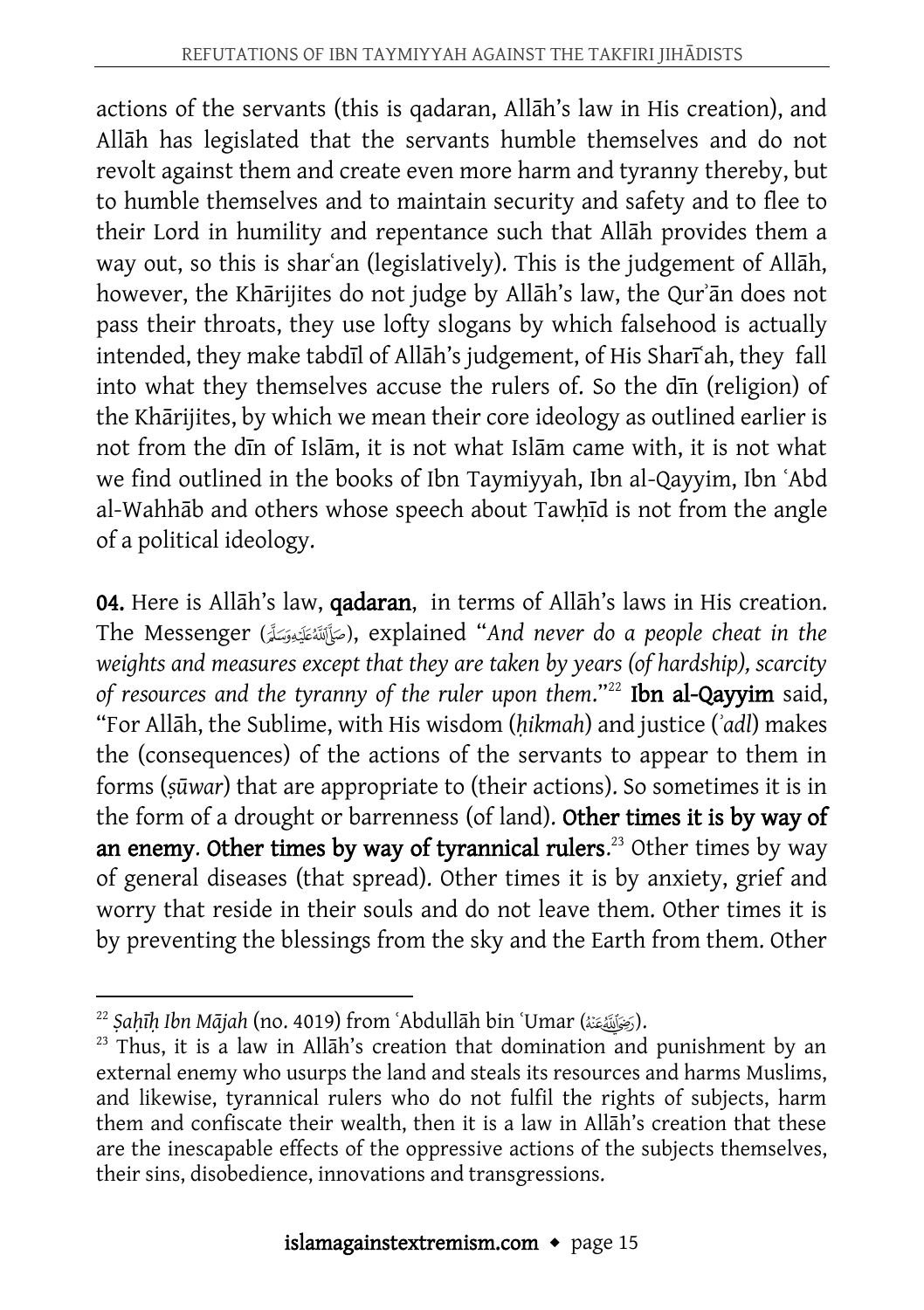times it is by unleashing the devils upon them to incite them to the causes of their destruction, so that His word can be established upon them and so that each of them arrives at the outcome destined for him. The intelligent (*ʿāqil*) traverses with his insight (*baṣīrah*) in all regions of the world and witnesses this, and he sees the occurrence (of these instances) of Allāh's justice and wisdom taking place." 24

Ibn Taymiyyah said, "Indeed, the affair [of rule] being destined for the kings and their deputies from the rulers, judges and leaders is not due to the deficiency in them alone, but due to the deficiency in both the

<sup>1</sup> <sup>24</sup> *Zād al-Maʿād* (4/363) and Ibn al-Qayyim has other equally powerful, insightful words: "And reflect in His, the Most High's wisdom in making the kings of the servants, their leaders and their rulers to be of the same species as the actions [of the servants]. Rather, it is as if their actions became manifest in the appearances of their rulers and kings. If they remain upright, then their kings will remain upright, and if they turn away (from uprightness), then they (the kings) too will turn away from uprightness.<sup>24</sup> And if they (the servants) oppress [each other], then their kings and rulers will oppress [them]. And if plotting and deception appears from them, their rulers will [be made to] behave likewise (towards them), and if they (the servants) withhold the rights of Allāh that are between themselves and become miserly with respect to them, then their kings and their rulers will withhold the right that they (the servants) have upon them and will become miserly with respect to them. And if they take from the one who is considered weak what they do not deserve to take from him in their dealings, then the kings will take from them (the servants) what they do not deserve to take (from them) and will inflict them with taxes. And everything that they (the servants) take away from the weak person (unjustly), the kings will take away from them with power, force. So their actions (those of the servants) become manifest in their actions (those of the kings and rulers). And it is not from the Divine wisdom that the evil-doers and the sinners are made to be ruled over [by anyone] except by one who is of their like. And when the very first band (of Islām) was the best of the generations, and the most pious of them, then their rulers were likewise. And when they (the people) became corrupt, the Rulers were made corrupt over them. Thus, the wisdom of Allāh refuses that the likes of Muʿāwiyah, and ʿUmar bin ʿAbd al-ʿAzīz are put in authority over us in the likes of these times [the 8th Century Hijrah], let alone the likes of Abū Bakr and ʿUmar. Rather, our rulers are in accordance with our (nature) and the rulers of those before us were in accordance with their (nature)." *Miftāḥ Dār al-Saʿādah*, (Dār Ibn ʿAffān, 2/177).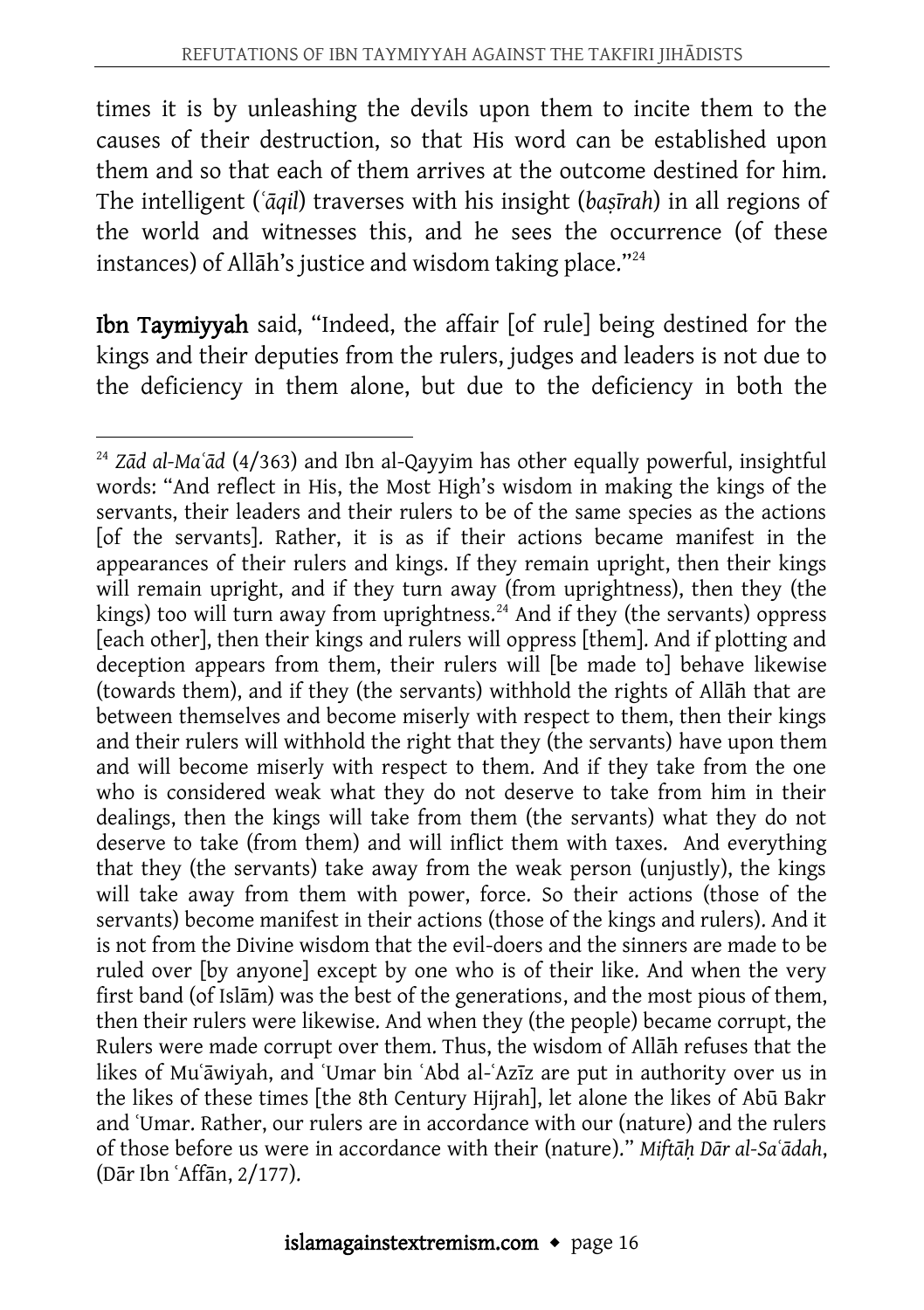shepherd and the flock together, for '*As you yourselves behave, you will be ruled over (in a like manner)*' and Allāh, the Exalted has said, 'Thus do we turn some of the oppressors against others on account of (the deeds) **they earn.'** (6:129)."<sup>25</sup>

So the Khārijites do not understand Allāh's law qadaran, in other words they are ignorant about Allāh's creation, how it operates. And they ascribe effects to other than their actual causes. This is like the ignoramus who says that when a person drinks water from the vessel, that it was not the water that quenched his thirst, but the fact that he held the drinking vessel in his hand, the water had nothing to do with it. So the Khārijite is like this, he does not know the **hukm** judgement of Allāh in terms of qadar, how certain causes are tied to certain effects. So he attributes effects to the wrong causes. This is because the Khārijite, the likes of Usāmah bin Lādin, al-Zawāhirī, Abu Muḥammad al-Maqdisī, Abū Qatādah and every other barking hound, he did not study and learn Tawhid and Qadar in reality from the books of Ibn Taymiyyah and Ibn ʿAbd al-Wahhāb such that it went beyond his eyes, tongue and throat and into his heart with a genuine understanding. Rather, such a one learned the ideology of the Khāwārij from the books of Quṭb and Mawdūdī. Then afterwards he went to the books of Ibn Taymiyyah and Ibn ʿAbd al-Wahhāb as a means of embellishing that ideology of the Khārijites, to make it appear other than what it is.

05. As for Allah's judgement shar'an (in terms of legislation), then that has preceded, it is what Ibn Taymiyyah outlined in what we cited, and likewise Ibn ʿAbd al-Wahhāb, in what Allāh and His Messenger have commanded with respect to the rulers. And this is because the types of rulership in this nation, till the Day of Judgement, are four: There is the prophetic khilāfah, then the rightly-guided khilāfah (Abū Bakr, ʿUmar, ʿUthmān and ʿAlī), then kingship in which there is mercy (starting with Muʿāwiyah), then kingship in which there is tyranny at varying levels. So Allāh's legislation is that the Muslims hear and obey and do not revolt,

 $\overline{a}$ <sup>25</sup> *Majmūʿ al-Fatāwā* (35/20-21).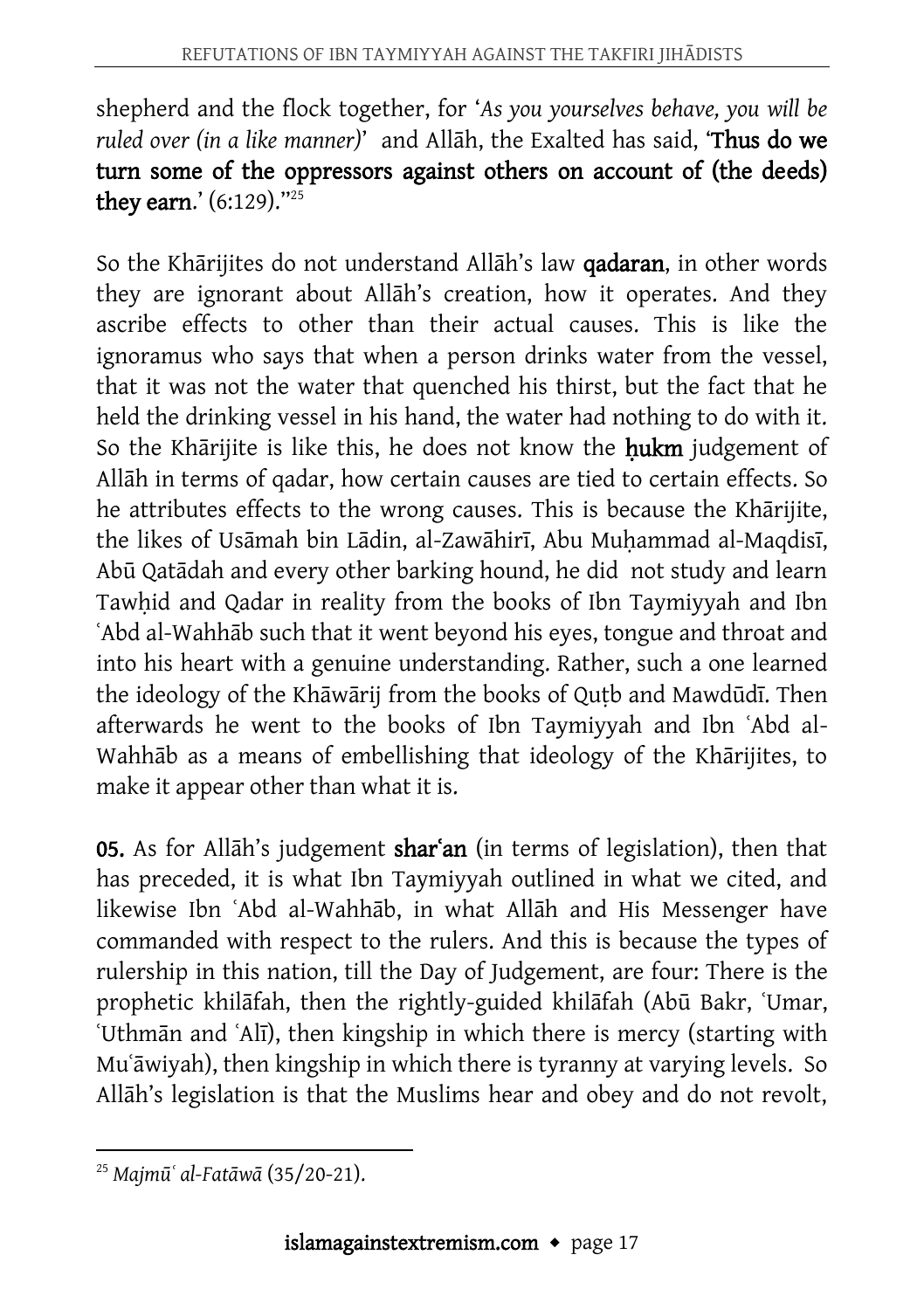even if the rulers are tyrannical, steal from the people, do not fulfil their rights and do not judge with justice. Hudhayfah (بَهَاتَ ) related that the Prophet () said, "*There will be after me rulers who do not guide themselves by my guidance nor follow my Sunnah and there will appear amongst you men whose hearts are the hearts of devils in the bodies of men*." Hudhayfah said, "What shall I do if I reach that (time)?" He () said, "*Hear and obey the ruler, even if your back is beaten and your wealth is confiscated*."<sup>26</sup> So this is the legislation of Allāh.

As for the legislation of the Khārijites, it is inspired by Satan, he is their legislator, he is their tāghūt, they alter the judgement of Allāh with the judgement of Satan, they make tabdīl of the Sharīʿah of Allāh, they judge by other than what Allāh revealed, shar'an wa qadaran, both legislatively and in terms of Allāh's arrangement of the affairs of creation. They make lawful what Allāh declared unlawful and spill the blood of Muslims on the basis of their misguidance. It should not be surprising then that they are described in the way they are described: Dogs, foolish-minded, savages who slay the people of Islām whilst the Qurʾān does not even pass their throats - because they do not understand it, they do not know Allāh's law, *sharʿan wa qadaran*. Rather, they are on a path at the end of which is Satan, their leader and guide, and thus they make jihād in obedience to him whilst thinking they are the Awliya of al-Rahman. Shaykh al-Islam Ibn Taymiyyah said, "It is obligatory to know the legislated jihād which was commanded by Allāh and His Messenger from the innovated jihād of the people of misguidance who make jihād in obeying Shayṭān whilst they think they are making jihād in obeying al-Rahmān, such as the jihād of the people of innovation such as the Khārijites and their likes who make jihād against the people of Islām."<sup>27</sup>

06. From what has preceded, it should be clear to the reader that the writings of Ibn Taymiyyah (and Ibn ʿAbd al-Wahhāb) and the Tawḥid spoken of by them, and the rectification spoken of them is in one valley

 $\ddot{\phantom{a}}$ <sup>26</sup> Related by Muslim in his Ṣaḥīḥ.

<sup>27</sup> *Al-Radd ʿalā al-Akhnaʿī* (p. 205).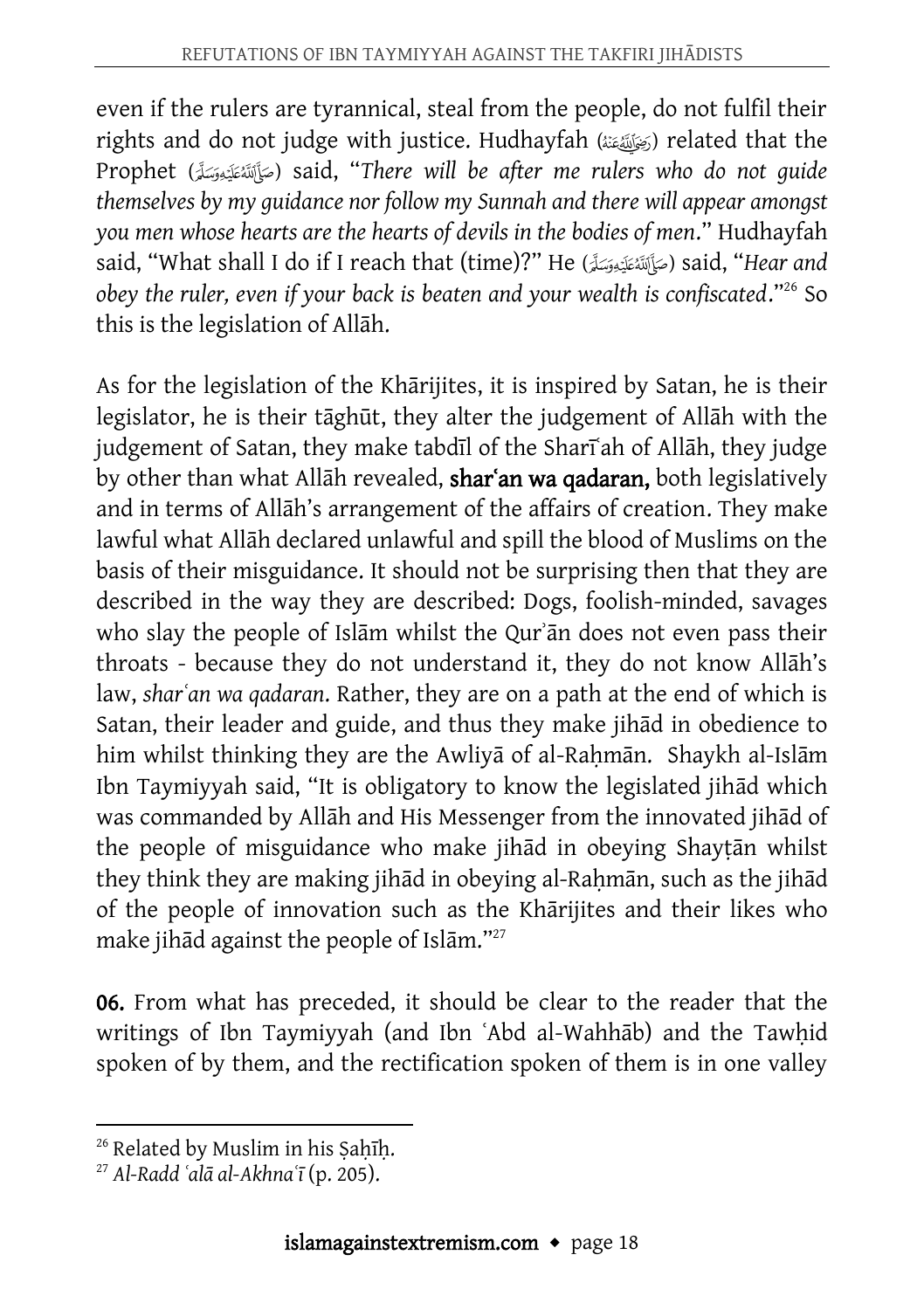and the ideology of the Khārijites is in another valley. To put Takfiri Jihādism next to "Salafism" and to qualify the former with the latter, merely because the Khārijites of today claim to be Salafis is a huge error and it is academic dishonesty by objective standards. This is made clear by the following: The very first "Salaf" (as in predecessor taken as a model) is the Prophet (مَأَأَلَّهُ مَائِدِهِ سَنَّى) himself, as he said to his daughter Fāṭimah (), as is related by Imām Muslim, "*How excellent a Salaf I am for you.*" When the Khārijites appeared, the likes of ʿAbdullāh bin Wahb al-Rāsibī who was the leader of the Khārijite "Islāmic State" in Nahrawān, near Baghdād, after splitting from ʿAlī and the rest of the Companions, they claimed they were better guided than the Companions, and that they were the actual followers of the first Salaf, the Prophet, thus they claimed essentially to be the genuine "Salafīs" so to speak, those who are the rightly-guided, the "true monotheists" and who have established a genuine khilāfah, ruling by Allāh's law, despite the fact that not a single Companion was amongst them. But this claim of theirs was false, and they were the very ones intended in the Prophetic traditions, the ones referred to as "Dogs of Hellfire", "foolish-minded", "the worst of creation" and so on, and they were not upon the guidance of the Prophet (), rather they distorted the guidance of the Prophet and did not understand it because they did not study and taken knowledge from the Prophets Companions who were the genuine "Salafīs".

07. In a similar way, today, when we see these Khārijites claiming to be "Salafis" and they claim to be attached to the writings of Shaykh al-Islām Muhammad bin `Abd al-Wahhāb - such as that fraudulent, lying, criminal, Abū Muḥammad al-Maqdisī - and they claim that they are better guided in their doctrine than those scholars who have a direct chain of study right back to the offspring of Shaykh al-Islām Muḥammad bin ʿAbd al-Wahhāb - [just like the Companions had a direct chain of study to the Prophet  $[$ (صَأَلِقَتَكَيْمُوَسَلَّىَ)] - so in this and the last century we have the scholars of Āl al-Shaykh, we have Shaykh Ibn Bāz, Shaykh al-Saʾdī and many other scholars from al-Najd and Saudi Arabia , they have a direct chain and they knew these books of Ibn ʿAbd al-Wahhāb and compilations such as al-Durar al-Saniyyah before ignorant dogs like al-Maqdisī - and nowhere in their books, speeches and writings can you find this ideology of Quṭb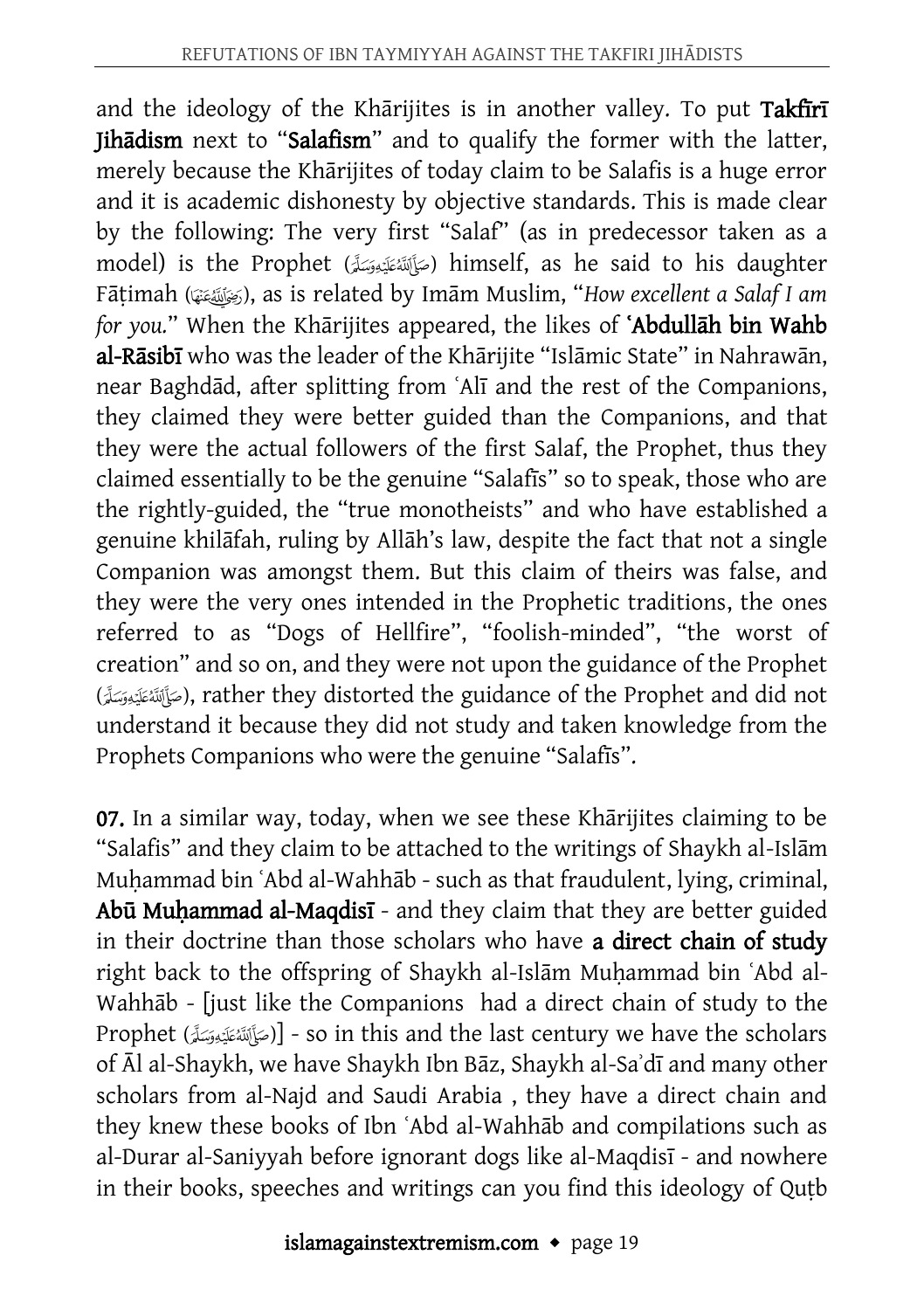and Mawdūdī. So when you see criminal, lying fraudsters, posing as "Salafīs", claiming they were inspired by those writings of Ibn ʿAbd al-Wahhāb, then they are no different than those Khārijite dogs who thought they were better guided than the Companions in understanding the Tawhid brought by the Prophet (صَأَلِقَنَكَنِيوَسَلَّ), such that they declared the Prophet's Companions to be disbelievers and polytheists. Just like this evil criminal, Khārijite dog, may Allāh fight and destroy him and his likes, Abū Muhammad al-Maqdisī and all the barking hounds like him, they claim they have understood Tawhīd better than the Salafī scholars of today who have a direct chain of study back to Ibn ʿAbd al-Wahhāb and his offspring and in whose writings you will not see this ideology of Quṭb and Mawdūdī anywhere, despite their decades-long study of his works.

So think about this, the first Khārijites, the Muḥakkimah, they claimed to be the true "Salafīs" and declared the Companions apostates, and today, the Khārijites of al-Qaeda and ISIS and those whose writings about takfīr, ḥākimiyyah and jihād inspired them over the past three decades (all drawn from Quṭb and Mawdūdī), they fraudulently claim Salafiyyah, that they are the ones who have truly understood the writings of Ibn ʿAbd al-Wahhāb, and have truly outline Tawḥīd and that Āl al-Shaykh and the Scholars of Saudi are apostates, polytheists, enemies of Islām! Alongside the fact that these individuals are not known to have ever studied with these Salafī scholars (who have a direct chain through to Ibn ʿAbd al-Wahhāb and his offspring), just like the first Khārijites did not have a single Companion amongst them, those who studied directly from the Messenger!

08. In light of what has preceded, it is clear that only the ignoramus, who does not understand the foundations of Islām, who does not understand Salafiyyah, who does not understand the reality of the very first Khārijites would dare to qualify "Takfīrī Jihādism" with the label "Salafiyyah" and this is found with numerous categories: a) unqualified western academics and pseudo-experts on "terrorism", "extremism" and "Salafism", b) those with sympathies or attractions to al-Ikhwān, the Muslim Brotherhood, who wish to throw the dirt and filth of the figureheads of this movement like Quṭb, al-Bannā, Mawdūdī, al-Qaraḍāwī